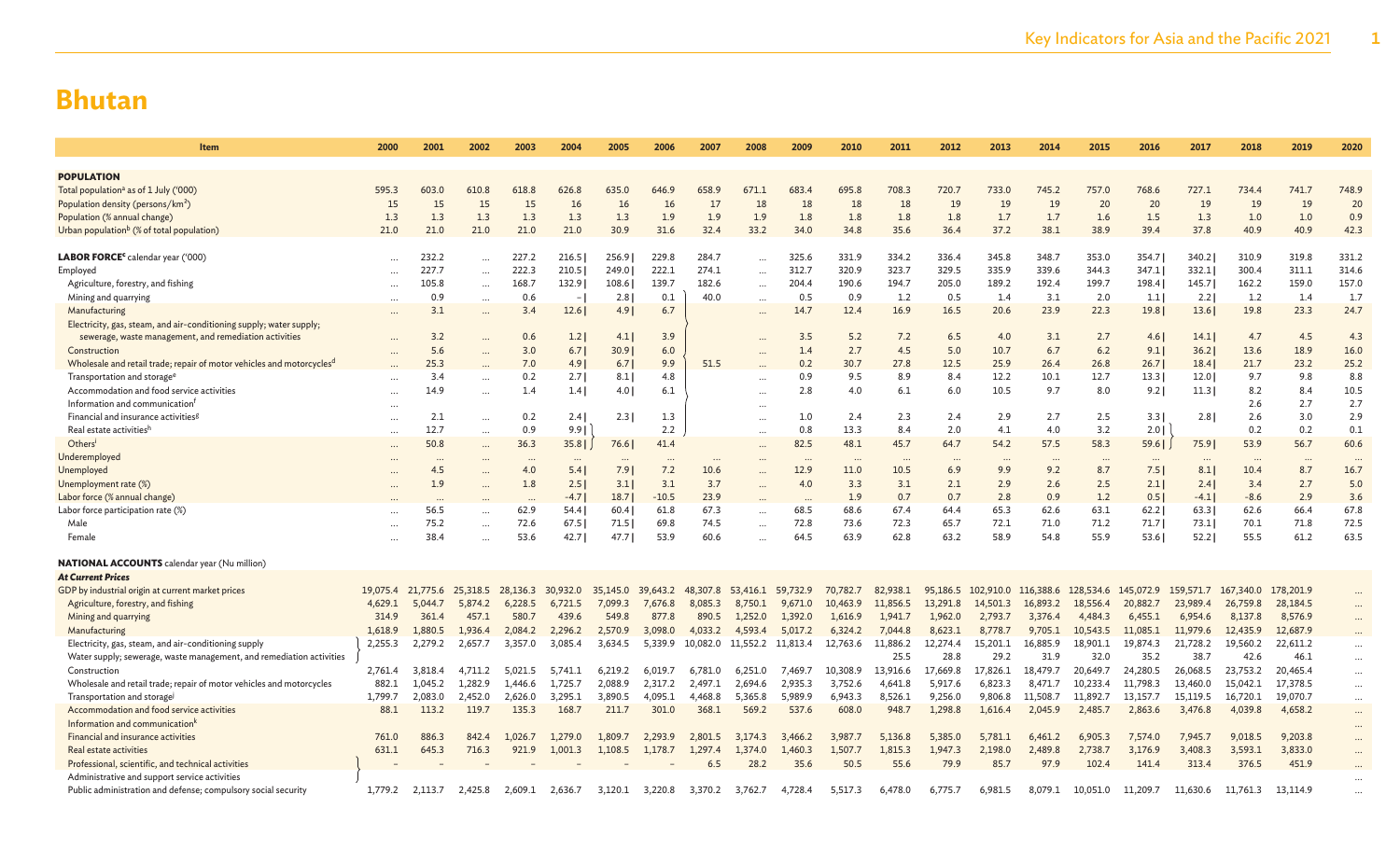| 2000    | 2001                                                                                    | 2002                                                                                                                                            | 2003                                                                                                                     | 2004                                                                                                           | 2005                                                                                                                                                                        | 2006                                                                                   | 2007                                                                                                                               | 2008                                                                                                      | 2009                                                                                                    | 2010                                                                                                                                                                                                                    | 2011                                                                                                                       | 2012                                                                                                                         | 2013                                                                                                                      | 2014                                                                                                              | 2015                                                                                                                                                                                                     | 2016                                                                                                                                                                           | 2017                                                                                                                                                                                     | 2018                                                                                                                                                                             | 2019                                                                                                                                                             | 2020                                                                                                                                                                                                                      |
|---------|-----------------------------------------------------------------------------------------|-------------------------------------------------------------------------------------------------------------------------------------------------|--------------------------------------------------------------------------------------------------------------------------|----------------------------------------------------------------------------------------------------------------|-----------------------------------------------------------------------------------------------------------------------------------------------------------------------------|----------------------------------------------------------------------------------------|------------------------------------------------------------------------------------------------------------------------------------|-----------------------------------------------------------------------------------------------------------|---------------------------------------------------------------------------------------------------------|-------------------------------------------------------------------------------------------------------------------------------------------------------------------------------------------------------------------------|----------------------------------------------------------------------------------------------------------------------------|------------------------------------------------------------------------------------------------------------------------------|---------------------------------------------------------------------------------------------------------------------------|-------------------------------------------------------------------------------------------------------------------|----------------------------------------------------------------------------------------------------------------------------------------------------------------------------------------------------------|--------------------------------------------------------------------------------------------------------------------------------------------------------------------------------|------------------------------------------------------------------------------------------------------------------------------------------------------------------------------------------|----------------------------------------------------------------------------------------------------------------------------------------------------------------------------------|------------------------------------------------------------------------------------------------------------------------------------------------------------------|---------------------------------------------------------------------------------------------------------------------------------------------------------------------------------------------------------------------------|
|         |                                                                                         |                                                                                                                                                 |                                                                                                                          |                                                                                                                |                                                                                                                                                                             |                                                                                        |                                                                                                                                    |                                                                                                           |                                                                                                         |                                                                                                                                                                                                                         |                                                                                                                            |                                                                                                                              |                                                                                                                           |                                                                                                                   |                                                                                                                                                                                                          |                                                                                                                                                                                |                                                                                                                                                                                          |                                                                                                                                                                                  |                                                                                                                                                                  |                                                                                                                                                                                                                           |
|         |                                                                                         |                                                                                                                                                 |                                                                                                                          |                                                                                                                |                                                                                                                                                                             |                                                                                        |                                                                                                                                    |                                                                                                           |                                                                                                         |                                                                                                                                                                                                                         |                                                                                                                            |                                                                                                                              |                                                                                                                           |                                                                                                                   |                                                                                                                                                                                                          |                                                                                                                                                                                |                                                                                                                                                                                          |                                                                                                                                                                                  |                                                                                                                                                                  |                                                                                                                                                                                                                           |
|         |                                                                                         |                                                                                                                                                 |                                                                                                                          |                                                                                                                |                                                                                                                                                                             |                                                                                        |                                                                                                                                    |                                                                                                           |                                                                                                         |                                                                                                                                                                                                                         |                                                                                                                            |                                                                                                                              |                                                                                                                           |                                                                                                                   |                                                                                                                                                                                                          |                                                                                                                                                                                |                                                                                                                                                                                          |                                                                                                                                                                                  |                                                                                                                                                                  | $\cdots$                                                                                                                                                                                                                  |
|         |                                                                                         |                                                                                                                                                 |                                                                                                                          |                                                                                                                |                                                                                                                                                                             |                                                                                        |                                                                                                                                    |                                                                                                           |                                                                                                         |                                                                                                                                                                                                                         |                                                                                                                            |                                                                                                                              |                                                                                                                           |                                                                                                                   |                                                                                                                                                                                                          |                                                                                                                                                                                |                                                                                                                                                                                          |                                                                                                                                                                                  |                                                                                                                                                                  | $\cdots$<br>                                                                                                                                                                                                              |
|         |                                                                                         |                                                                                                                                                 |                                                                                                                          |                                                                                                                |                                                                                                                                                                             |                                                                                        |                                                                                                                                    |                                                                                                           |                                                                                                         |                                                                                                                                                                                                                         |                                                                                                                            |                                                                                                                              |                                                                                                                           |                                                                                                                   |                                                                                                                                                                                                          |                                                                                                                                                                                |                                                                                                                                                                                          |                                                                                                                                                                                  |                                                                                                                                                                  |                                                                                                                                                                                                                           |
|         |                                                                                         |                                                                                                                                                 |                                                                                                                          |                                                                                                                |                                                                                                                                                                             |                                                                                        |                                                                                                                                    |                                                                                                           |                                                                                                         |                                                                                                                                                                                                                         |                                                                                                                            |                                                                                                                              |                                                                                                                           |                                                                                                                   |                                                                                                                                                                                                          |                                                                                                                                                                                |                                                                                                                                                                                          |                                                                                                                                                                                  |                                                                                                                                                                  |                                                                                                                                                                                                                           |
|         |                                                                                         |                                                                                                                                                 |                                                                                                                          |                                                                                                                |                                                                                                                                                                             |                                                                                        |                                                                                                                                    |                                                                                                           |                                                                                                         |                                                                                                                                                                                                                         |                                                                                                                            |                                                                                                                              |                                                                                                                           |                                                                                                                   |                                                                                                                                                                                                          |                                                                                                                                                                                |                                                                                                                                                                                          |                                                                                                                                                                                  |                                                                                                                                                                  |                                                                                                                                                                                                                           |
|         |                                                                                         | 24,503.4                                                                                                                                        | 27.215.8                                                                                                                 |                                                                                                                | 33,827.1                                                                                                                                                                    | 38,305.6                                                                               | 46,865.3                                                                                                                           | 51,802.9                                                                                                  | 58,028.0                                                                                                | 67,887.6                                                                                                                                                                                                                | 79,015.7                                                                                                                   | 89,373.5                                                                                                                     | 97,414.6                                                                                                                  |                                                                                                                   | 122,805.3                                                                                                                                                                                                |                                                                                                                                                                                |                                                                                                                                                                                          | 157,500.3                                                                                                                                                                        |                                                                                                                                                                  | $\cdots$                                                                                                                                                                                                                  |
| 423.9   | 480.2                                                                                   | 815.1                                                                                                                                           | 920.4                                                                                                                    | 1.211.3                                                                                                        | 1.317.9                                                                                                                                                                     | 1,337.6                                                                                | 1,442.5                                                                                                                            | 1,613.1                                                                                                   | 1,704.9                                                                                                 | 2,895.1                                                                                                                                                                                                                 | 3,922.4                                                                                                                    | 5,813.0                                                                                                                      | 5,495.3                                                                                                                   | 6,515.7                                                                                                           | 5,729.3                                                                                                                                                                                                  | 6,863.0                                                                                                                                                                        | 8,086.7                                                                                                                                                                                  | 9,839.7                                                                                                                                                                          | 8,370.1                                                                                                                                                          | $\cdots$                                                                                                                                                                                                                  |
| $-22.3$ | $-11.2$                                                                                 | $-391.0$                                                                                                                                        | $-642.2$                                                                                                                 | $-723.7$                                                                                                       | $-510.1$                                                                                                                                                                    | $-161.3$                                                                               | $-707.2$                                                                                                                           | $-1,479.9$                                                                                                | $-2,448.0$                                                                                              | $-4,022.7$                                                                                                                                                                                                              | $-5.316.0$                                                                                                                 | $-7,594.3$                                                                                                                   | $-7.233.0$                                                                                                                | $-8.238.4$                                                                                                        | $-9.159.3$                                                                                                                                                                                               | $-12,463.8$                                                                                                                                                                    | $-13,859.4$                                                                                                                                                                              | $-15,058.6$                                                                                                                                                                      | $-16, 164.8$                                                                                                                                                     | $\cdots$                                                                                                                                                                                                                  |
|         |                                                                                         | 24,927.5                                                                                                                                        |                                                                                                                          |                                                                                                                | 34,634.9                                                                                                                                                                    |                                                                                        |                                                                                                                                    |                                                                                                           |                                                                                                         | 66,760.0                                                                                                                                                                                                                | 77,622.1                                                                                                                   | 87,592.2                                                                                                                     |                                                                                                                           |                                                                                                                   |                                                                                                                                                                                                          |                                                                                                                                                                                |                                                                                                                                                                                          |                                                                                                                                                                                  |                                                                                                                                                                  |                                                                                                                                                                                                                           |
|         |                                                                                         |                                                                                                                                                 |                                                                                                                          |                                                                                                                |                                                                                                                                                                             |                                                                                        |                                                                                                                                    |                                                                                                           |                                                                                                         |                                                                                                                                                                                                                         |                                                                                                                            |                                                                                                                              |                                                                                                                           |                                                                                                                   |                                                                                                                                                                                                          |                                                                                                                                                                                |                                                                                                                                                                                          |                                                                                                                                                                                  |                                                                                                                                                                  |                                                                                                                                                                                                                           |
| 24.3    | 23.2                                                                                    | 23.2                                                                                                                                            | 22.1                                                                                                                     | 21.7                                                                                                           | 20.2                                                                                                                                                                        | 19.4                                                                                   | 16.7                                                                                                                               | 16.4                                                                                                      | 16.2                                                                                                    | 14.8                                                                                                                                                                                                                    | 14.3                                                                                                                       | 14.0                                                                                                                         | 14.1                                                                                                                      | 14.5                                                                                                              | 14.4                                                                                                                                                                                                     | 14.4                                                                                                                                                                           | 15.0                                                                                                                                                                                     | 16.0                                                                                                                                                                             | 15.8                                                                                                                                                             |                                                                                                                                                                                                                           |
| 36.4    | 38.3                                                                                    | 38.6                                                                                                                                            | 39.2                                                                                                                     | 37.4                                                                                                           | 36.9                                                                                                                                                                        | 38.7                                                                                   | 45.1                                                                                                                               | 44.3                                                                                                      | 43.0                                                                                                    | 43.8                                                                                                                                                                                                                    | 42.0                                                                                                                       | 42.6                                                                                                                         | 43.4                                                                                                                      | 41.7                                                                                                              | 42.5                                                                                                                                                                                                     | 42.6                                                                                                                                                                           | 41.8                                                                                                                                                                                     | 38.2                                                                                                                                                                             | 36.1                                                                                                                                                             |                                                                                                                                                                                                                           |
| 39.3    | 38.5                                                                                    | 38.2                                                                                                                                            | 38.6                                                                                                                     | 40.9                                                                                                           | 42.9                                                                                                                                                                        | 42.0                                                                                   | 38.2                                                                                                                               | 39.3                                                                                                      | 40.8                                                                                                    | 41.4                                                                                                                                                                                                                    | 43.7                                                                                                                       | 43.4                                                                                                                         | 42.5                                                                                                                      | 43.8                                                                                                              | 43.1                                                                                                                                                                                                     | 43.1                                                                                                                                                                           | 43.1                                                                                                                                                                                     | 45.8                                                                                                                                                                             | 48.1                                                                                                                                                             |                                                                                                                                                                                                                           |
|         |                                                                                         |                                                                                                                                                 |                                                                                                                          |                                                                                                                |                                                                                                                                                                             |                                                                                        |                                                                                                                                    |                                                                                                           |                                                                                                         |                                                                                                                                                                                                                         |                                                                                                                            |                                                                                                                              |                                                                                                                           |                                                                                                                   |                                                                                                                                                                                                          |                                                                                                                                                                                |                                                                                                                                                                                          |                                                                                                                                                                                  |                                                                                                                                                                  |                                                                                                                                                                                                                           |
|         |                                                                                         |                                                                                                                                                 |                                                                                                                          |                                                                                                                |                                                                                                                                                                             |                                                                                        |                                                                                                                                    |                                                                                                           |                                                                                                         |                                                                                                                                                                                                                         |                                                                                                                            |                                                                                                                              |                                                                                                                           |                                                                                                                   |                                                                                                                                                                                                          |                                                                                                                                                                                |                                                                                                                                                                                          |                                                                                                                                                                                  |                                                                                                                                                                  |                                                                                                                                                                                                                           |
|         |                                                                                         |                                                                                                                                                 |                                                                                                                          |                                                                                                                |                                                                                                                                                                             |                                                                                        |                                                                                                                                    |                                                                                                           |                                                                                                         |                                                                                                                                                                                                                         |                                                                                                                            |                                                                                                                              |                                                                                                                           |                                                                                                                   |                                                                                                                                                                                                          |                                                                                                                                                                                |                                                                                                                                                                                          |                                                                                                                                                                                  |                                                                                                                                                                  | $\cdots$                                                                                                                                                                                                                  |
|         |                                                                                         |                                                                                                                                                 |                                                                                                                          |                                                                                                                |                                                                                                                                                                             |                                                                                        |                                                                                                                                    |                                                                                                           |                                                                                                         |                                                                                                                                                                                                                         |                                                                                                                            |                                                                                                                              |                                                                                                                           |                                                                                                                   |                                                                                                                                                                                                          |                                                                                                                                                                                |                                                                                                                                                                                          |                                                                                                                                                                                  |                                                                                                                                                                  | $\cdots$                                                                                                                                                                                                                  |
| 4,331.0 | 4,841.1                                                                                 | 5,390.4                                                                                                                                         | 5,919.5                                                                                                                  | 6.649.7                                                                                                        | 7,911.5                                                                                                                                                                     | 8.644.2                                                                                | 9.454.8                                                                                                                            | 10,372.6                                                                                                  |                                                                                                         | 14,487.8                                                                                                                                                                                                                | 17,047.8                                                                                                                   | 18,691.2                                                                                                                     | 18,274.5                                                                                                                  | 20,194.0                                                                                                          | 23,465.6                                                                                                                                                                                                 | 25,061.4                                                                                                                                                                       | 26,814.8                                                                                                                                                                                 | 28,643.4                                                                                                                                                                         | 32,602.6                                                                                                                                                         |                                                                                                                                                                                                                           |
| 9,603.3 | 13,624.7                                                                                | 727.8                                                                                                                                           | 17,076.8                                                                                                                 | 20,568.3                                                                                                       | 18,990.7                                                                                                                                                                    | 19,072.3                                                                               | 14,508.9                                                                                                                           | 23,494.7                                                                                                  | 28,000.6                                                                                                | 44,727.5                                                                                                                                                                                                                | 57,469.5                                                                                                                   | 66,140.0                                                                                                                     | 48,388.1                                                                                                                  | 61,813.5                                                                                                          | 71,287.0                                                                                                                                                                                                 | 82,700.5                                                                                                                                                                       | 82,896.6                                                                                                                                                                                 | 79,634.1                                                                                                                                                                         | 67,636.4                                                                                                                                                         |                                                                                                                                                                                                                           |
| 91.1    | 59.5                                                                                    | 97.1                                                                                                                                            | 276.0                                                                                                                    | 66.5                                                                                                           | 73.2                                                                                                                                                                        | 124.8                                                                                  | 81.5                                                                                                                               | 67.0                                                                                                      | 327.4                                                                                                   | 1.399.9                                                                                                                                                                                                                 | 902.6                                                                                                                      | 137.3                                                                                                                        | 193.5                                                                                                                     | 350.8                                                                                                             | 210.7                                                                                                                                                                                                    | 433.2                                                                                                                                                                          | 357.4                                                                                                                                                                                    | 27.4                                                                                                                                                                             | 27.4                                                                                                                                                             | $\cdots$                                                                                                                                                                                                                  |
| 9,956.8 | 13,424.3                                                                                | 15,902.5                                                                                                                                        | 17.183.0                                                                                                                 | 20,163.4                                                                                                       | 18,801.3                                                                                                                                                                    | 18,872.1                                                                               | 15,922.0                                                                                                                           | 22,879.9                                                                                                  |                                                                                                         | 44,360.0                                                                                                                                                                                                                | 57,785.3                                                                                                                   | 66,252.8                                                                                                                     | 48.934.2                                                                                                                  | 64,001.8                                                                                                          | 71,635.7                                                                                                                                                                                                 | 81,814.4                                                                                                                                                                       | 83,125.3                                                                                                                                                                                 | 78,966.2                                                                                                                                                                         | 66,861.3                                                                                                                                                         |                                                                                                                                                                                                                           |
| 3,080.1 | 3,564.4                                                                                 | 4.095.7                                                                                                                                         | 2.648.0                                                                                                                  | 3,236.0                                                                                                        | 3.669.7                                                                                                                                                                     | 5.189.5                                                                                | 6.302.4                                                                                                                            | 6.729.2                                                                                                   | 7.038.2                                                                                                 | 10.373.3                                                                                                                                                                                                                | 11,660.6                                                                                                                   | 15,996.2                                                                                                                     | 12.350.5                                                                                                                  | 11,802.8                                                                                                          | 12.126.5                                                                                                                                                                                                 | 18,318.6                                                                                                                                                                       | 20,860.0                                                                                                                                                                                 | 19,233.9                                                                                                                                                                         |                                                                                                                                                                  |                                                                                                                                                                                                                           |
|         |                                                                                         |                                                                                                                                                 |                                                                                                                          |                                                                                                                |                                                                                                                                                                             |                                                                                        |                                                                                                                                    |                                                                                                           |                                                                                                         |                                                                                                                                                                                                                         |                                                                                                                            |                                                                                                                              |                                                                                                                           |                                                                                                                   |                                                                                                                                                                                                          |                                                                                                                                                                                |                                                                                                                                                                                          |                                                                                                                                                                                  |                                                                                                                                                                  | $\cdots$                                                                                                                                                                                                                  |
|         |                                                                                         |                                                                                                                                                 |                                                                                                                          |                                                                                                                |                                                                                                                                                                             |                                                                                        |                                                                                                                                    |                                                                                                           |                                                                                                         |                                                                                                                                                                                                                         |                                                                                                                            |                                                                                                                              |                                                                                                                           |                                                                                                                   |                                                                                                                                                                                                          |                                                                                                                                                                                |                                                                                                                                                                                          |                                                                                                                                                                                  |                                                                                                                                                                  |                                                                                                                                                                                                                           |
|         |                                                                                         |                                                                                                                                                 |                                                                                                                          |                                                                                                                |                                                                                                                                                                             |                                                                                        |                                                                                                                                    |                                                                                                           |                                                                                                         |                                                                                                                                                                                                                         |                                                                                                                            |                                                                                                                              |                                                                                                                           |                                                                                                                   |                                                                                                                                                                                                          |                                                                                                                                                                                |                                                                                                                                                                                          |                                                                                                                                                                                  |                                                                                                                                                                  | $\cdots$                                                                                                                                                                                                                  |
|         |                                                                                         |                                                                                                                                                 |                                                                                                                          |                                                                                                                |                                                                                                                                                                             |                                                                                        |                                                                                                                                    |                                                                                                           |                                                                                                         |                                                                                                                                                                                                                         |                                                                                                                            |                                                                                                                              |                                                                                                                           |                                                                                                                   |                                                                                                                                                                                                          |                                                                                                                                                                                |                                                                                                                                                                                          |                                                                                                                                                                                  |                                                                                                                                                                  | $\cdots$                                                                                                                                                                                                                  |
|         |                                                                                         |                                                                                                                                                 |                                                                                                                          |                                                                                                                |                                                                                                                                                                             |                                                                                        |                                                                                                                                    |                                                                                                           |                                                                                                         |                                                                                                                                                                                                                         |                                                                                                                            |                                                                                                                              |                                                                                                                           |                                                                                                                   |                                                                                                                                                                                                          |                                                                                                                                                                                |                                                                                                                                                                                          |                                                                                                                                                                                  |                                                                                                                                                                  | $\cdots$                                                                                                                                                                                                                  |
|         |                                                                                         |                                                                                                                                                 |                                                                                                                          |                                                                                                                |                                                                                                                                                                             |                                                                                        |                                                                                                                                    |                                                                                                           |                                                                                                         |                                                                                                                                                                                                                         |                                                                                                                            |                                                                                                                              |                                                                                                                           |                                                                                                                   |                                                                                                                                                                                                          |                                                                                                                                                                                |                                                                                                                                                                                          |                                                                                                                                                                                  |                                                                                                                                                                  | $\cdots$                                                                                                                                                                                                                  |
|         |                                                                                         |                                                                                                                                                 |                                                                                                                          |                                                                                                                |                                                                                                                                                                             |                                                                                        |                                                                                                                                    |                                                                                                           |                                                                                                         |                                                                                                                                                                                                                         |                                                                                                                            |                                                                                                                              |                                                                                                                           |                                                                                                                   |                                                                                                                                                                                                          |                                                                                                                                                                                |                                                                                                                                                                                          |                                                                                                                                                                                  |                                                                                                                                                                  |                                                                                                                                                                                                                           |
|         |                                                                                         |                                                                                                                                                 |                                                                                                                          |                                                                                                                |                                                                                                                                                                             |                                                                                        |                                                                                                                                    |                                                                                                           |                                                                                                         |                                                                                                                                                                                                                         |                                                                                                                            |                                                                                                                              |                                                                                                                           | 11,599.1                                                                                                          | 13,410.4                                                                                                                                                                                                 | 11,382.1                                                                                                                                                                       | 14,304.3                                                                                                                                                                                 | 18,449.5                                                                                                                                                                         | 16,453.6                                                                                                                                                         |                                                                                                                                                                                                                           |
|         |                                                                                         |                                                                                                                                                 |                                                                                                                          |                                                                                                                |                                                                                                                                                                             |                                                                                        |                                                                                                                                    |                                                                                                           |                                                                                                         |                                                                                                                                                                                                                         |                                                                                                                            |                                                                                                                              |                                                                                                                           |                                                                                                                   |                                                                                                                                                                                                          |                                                                                                                                                                                |                                                                                                                                                                                          |                                                                                                                                                                                  |                                                                                                                                                                  |                                                                                                                                                                                                                           |
|         |                                                                                         |                                                                                                                                                 |                                                                                                                          |                                                                                                                |                                                                                                                                                                             |                                                                                        |                                                                                                                                    |                                                                                                           |                                                                                                         |                                                                                                                                                                                                                         |                                                                                                                            |                                                                                                                              |                                                                                                                           |                                                                                                                   |                                                                                                                                                                                                          |                                                                                                                                                                                |                                                                                                                                                                                          |                                                                                                                                                                                  |                                                                                                                                                                  |                                                                                                                                                                                                                           |
|         |                                                                                         |                                                                                                                                                 |                                                                                                                          |                                                                                                                |                                                                                                                                                                             |                                                                                        |                                                                                                                                    |                                                                                                           |                                                                                                         |                                                                                                                                                                                                                         |                                                                                                                            |                                                                                                                              |                                                                                                                           |                                                                                                                   |                                                                                                                                                                                                          |                                                                                                                                                                                |                                                                                                                                                                                          |                                                                                                                                                                                  |                                                                                                                                                                  | $\cdots$                                                                                                                                                                                                                  |
|         |                                                                                         |                                                                                                                                                 |                                                                                                                          | 20.6                                                                                                           |                                                                                                                                                                             |                                                                                        | 19.1                                                                                                                               | 19.4                                                                                                      |                                                                                                         |                                                                                                                                                                                                                         |                                                                                                                            | 19.6                                                                                                                         |                                                                                                                           | 17.4                                                                                                              |                                                                                                                                                                                                          |                                                                                                                                                                                |                                                                                                                                                                                          |                                                                                                                                                                                  |                                                                                                                                                                  | $\cdots$                                                                                                                                                                                                                  |
| 48.7    | 60.6                                                                                    | 60.2                                                                                                                                            | 58.9                                                                                                                     | 63.6                                                                                                           | 52.3                                                                                                                                                                        | 46.7                                                                                   | 29.3                                                                                                                               | 44.0                                                                                                      | 46.9                                                                                                    | 63.2                                                                                                                                                                                                                    | 69.3                                                                                                                       | 69.5                                                                                                                         | 47.0                                                                                                                      | 53.1                                                                                                              | 55.5                                                                                                                                                                                                     | 57.0                                                                                                                                                                           | 51.9                                                                                                                                                                                     | 47.6                                                                                                                                                                             | 38.0                                                                                                                                                             | $\cdots$                                                                                                                                                                                                                  |
| $-1.8$  | 0.9                                                                                     | $-0.7$                                                                                                                                          | $-0.4$                                                                                                                   | 1.3                                                                                                            | 0.5                                                                                                                                                                         | 0.5                                                                                    | $-2.9$                                                                                                                             | 1.2                                                                                                       | $-0.5$                                                                                                  | 0.5                                                                                                                                                                                                                     | $-0.4$                                                                                                                     | $-0.1$                                                                                                                       | $-0.5$                                                                                                                    | $-1.9$                                                                                                            | $-0.3$                                                                                                                                                                                                   | 0.6                                                                                                                                                                            | $-0.1$                                                                                                                                                                                   | 0.4                                                                                                                                                                              | 0.4                                                                                                                                                              | $\cdots$                                                                                                                                                                                                                  |
| 29.4    | 26.3                                                                                    | 23.9                                                                                                                                            | 25.5                                                                                                                     | 30.6                                                                                                           | 38.0                                                                                                                                                                        | 54.2                                                                                   | 55.0                                                                                                                               | 50.0                                                                                                      | 45.8                                                                                                    | 43.5                                                                                                                                                                                                                    | 42.2                                                                                                                       | 39.7                                                                                                                         | 41.4                                                                                                                      | 37.5                                                                                                              | 34.4                                                                                                                                                                                                     | 29.6                                                                                                                                                                           | 30.1                                                                                                                                                                                     | 30.8                                                                                                                                                                             | 34.0                                                                                                                                                             | $\cdots$                                                                                                                                                                                                                  |
| 48.3    | 47.7                                                                                    | 49.3                                                                                                                                            | 50.8                                                                                                                     | 61.2                                                                                                           | 64.1                                                                                                                                                                        | 59.0                                                                                   | 57.3                                                                                                                               | 59.4                                                                                                      | 63.8                                                                                                    | 72.4                                                                                                                                                                                                                    | 72.2                                                                                                                       | 64.6                                                                                                                         | 63.8                                                                                                                      | 60.9                                                                                                              | 67.8                                                                                                                                                                                                     | 55.8                                                                                                                                                                           | 52.7                                                                                                                                                                                     | 55.9                                                                                                                                                                             | 50.4                                                                                                                                                             | $\ddotsc$                                                                                                                                                                                                                 |
|         |                                                                                         |                                                                                                                                                 |                                                                                                                          |                                                                                                                |                                                                                                                                                                             |                                                                                        |                                                                                                                                    |                                                                                                           |                                                                                                         |                                                                                                                                                                                                                         |                                                                                                                            |                                                                                                                              |                                                                                                                           |                                                                                                                   |                                                                                                                                                                                                          |                                                                                                                                                                                |                                                                                                                                                                                          |                                                                                                                                                                                  |                                                                                                                                                                  |                                                                                                                                                                                                                           |
|         | 1,034.6<br>96.2<br>8,873.3<br>6,785.6<br>$-353.5$<br>5,797.8<br>9,529.9<br>48.3<br>21.9 | 923.6<br>100.8<br>18,651.6 21,295.3<br>19,053.1 21,764.4<br>19,075.4 21,775.6<br>13,204.3<br>9,800.1<br>0.3<br>200.4<br>5.909.0<br>39.3<br>21.5 | 916.2<br>111.5<br>25,318.5<br>16.236.6<br>12.975.4<br>11,709.7<br>0.1<br>$-174.7$<br>6,231.9<br>12,877.8<br>44.6<br>20.6 | 1.054.5<br>123.8<br>28,136.3<br>18,389.7<br>14,258.7<br>0.4<br>$-106.2$<br>7,396.8<br>14,727.0<br>45.9<br>20.4 | 1,186.1<br>144.3<br>29,720.7<br>27,494.1 30,208.3<br>30,932.0<br>20,279.4<br>8,134.3 10,846.1 12,470.1 13,629.7<br>16,842.8<br>18.1<br>404.8<br>9.880.9<br>19,796.6<br>46.5 | 1.351.6<br>172.3<br>25,615.2<br>14,896.0<br>162.4<br>189.4<br>13,812.8<br>52.0<br>21.8 | 1.674.1<br>212.6<br>39,481.9<br>35,145.0 39,643.2<br>22,506.2<br>13,517.2<br>40.6<br>200.3<br>22.134.3<br>24,069.7<br>36.8<br>21.2 | 1,941.6<br>241.9<br>47,600.6<br>34,949.7<br>9,482.9<br>55.1<br>$-1,413.1$<br>27,185.6<br>28,336.4<br>53.9 | 2,167.7<br>267.7<br>48,307.8 53,416.1<br>34,940.8<br>15,973.5<br>110.2<br>614.8<br>31<br>.729.2<br>46.0 | 3.235.0<br>276.4<br>51,936.2 57,284.8<br>59,732.9<br>42,447.8<br>17,703.6 13,862.0 25,495.0 24,568.2 29,365.8<br>13,082.1<br>28,269.9<br>20,766.1<br>138.1<br>$-269.4$<br>26,709.7 27,366.5<br>38,082.1<br>49.2<br>21.9 | 3.745.2<br>298.0<br>70,782.7<br>46,556.5<br>32,068.7<br>32,069.6<br>517.2<br>367.5<br>30,777.0<br>51,278.3<br>45.3<br>20.5 | 4,404.2<br>338.0<br>82,938.1<br>50,343.1<br>33,295.3<br>45,138.1<br>84.1<br>$-315.8$<br>35,003.7<br>59,878.2<br>40.1<br>20.6 | 4,473.2<br>390.1<br>95,186.5<br>52,740.4<br>34,049.3<br>49,921.1<br>198.2<br>$-112.8$<br>37.739.4<br><br>61,433.3<br>35.7 | 4,555.0<br>436.9<br>77,510.5<br>59,236.1<br>36,174.6<br>215.7<br>$-546.2$<br>42,636.4<br>65,625.1<br>57.5<br>17.8 | 4,874.6<br>471.8<br>109,872.9<br>95,677.0 108,150.2<br>102,910.0 116,388.6<br>81,816.1<br>61,622.1<br>51,611.3<br>236.9<br>$-2,188.4$<br>43,589.9<br>35,585.0<br>8,004.9<br>70,830.9<br>59,231.9<br>52.9 | 4.725.5<br>503.7<br>119,375.3<br>128,534.6<br>100,076.0<br>76,610.4<br>59,250.5<br>48.0<br>$-348.7$<br>44.261.7<br>35,229.0<br>9,032.7<br>87,090.0<br>73,679.6<br>59.6<br>18.3 | 5,142.9<br>532.5<br>138,209.8<br>132,609.0<br>145,072.9<br>100,339.5<br>75,278.1<br>62,967.3<br>95.3<br>886.1<br>42,966.2<br>35,258.0<br>7,708.2<br>80,933.3<br>69,551.2<br>51.9<br>17.3 | 4,717.2<br>654.7<br>151,485.0<br>145,712.3<br>159,571.7<br>112,807.6<br>61,821.3<br>86.5<br>$-228.7$<br>48,004.3<br>37,297.0<br>10,707.3<br>84,136.8<br>69,832.5<br>53.9<br>16.8 | 5,580.3<br>679.2<br>152,281.4<br>167,340.0<br>129,657.1<br>59,660.4<br>44.5<br>667.9<br>51,570.3<br>41,413.0<br>10,157.3<br>93,521.6<br>75,072.1<br>60.4<br>17.1 | 8,844.3<br>704.7<br>169,831.8<br>162,037.1<br>178,201.9<br>139,690.2<br>85,992.8 101,013.7 107,087.6<br>13,394.3<br>53,377.4<br>89.6<br>775.1<br>60.602.2<br>48.122.0<br>12,480.2<br>89,726.9<br>73,273.3<br>60.1<br>18.3 |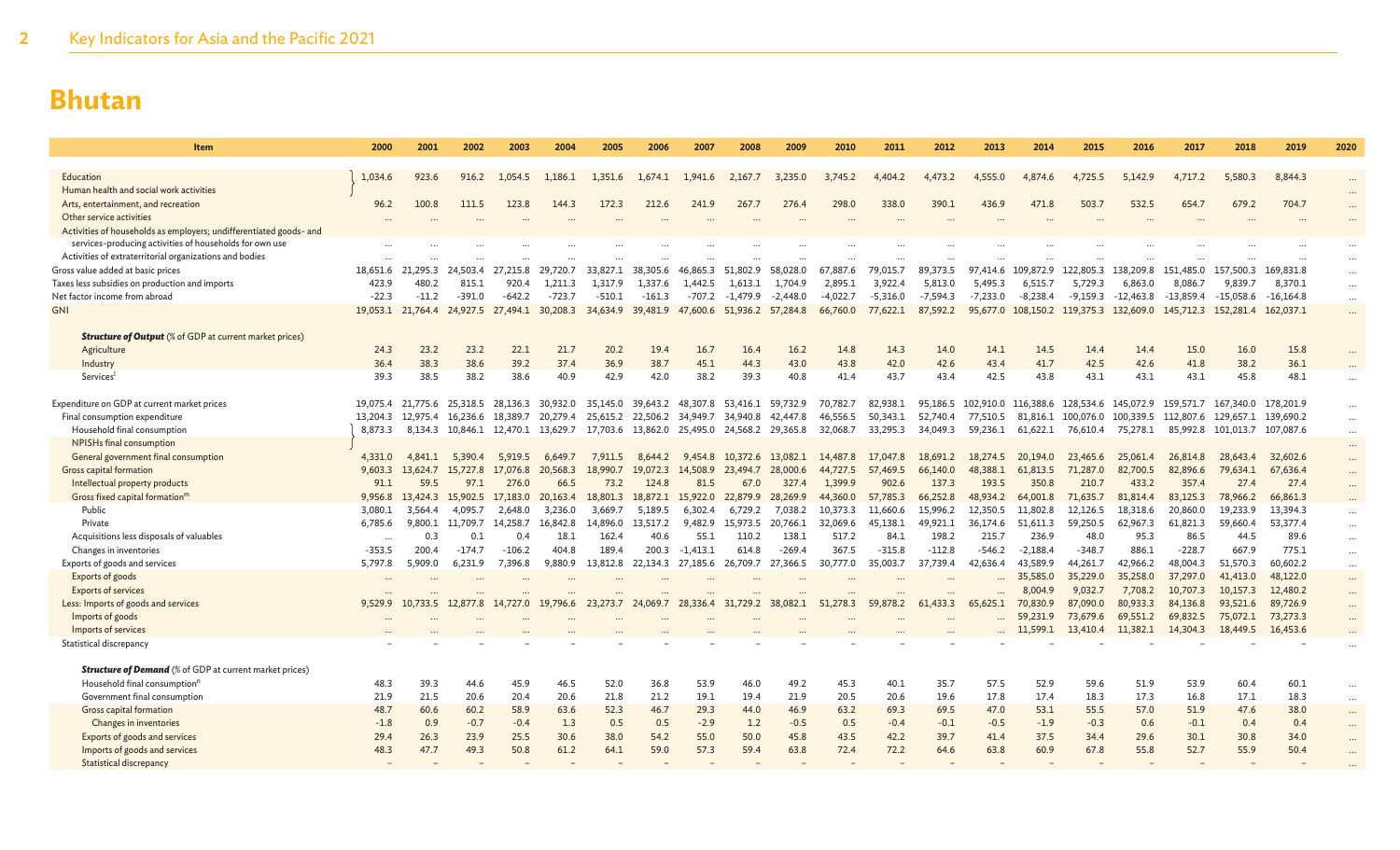| <b>Item</b>                                                          | 2000     | 2001              | 2002     | 2003                       | 2004              | 2005     | 2006     | 2007                                         | 2008              | 2009     | 2010     | 2011     | 2012     | 2013     | 2014     | 2015     | 2016     | 2017     | 2018     | 2019     | 2020     |
|----------------------------------------------------------------------|----------|-------------------|----------|----------------------------|-------------------|----------|----------|----------------------------------------------|-------------------|----------|----------|----------|----------|----------|----------|----------|----------|----------|----------|----------|----------|
|                                                                      |          |                   |          |                            |                   |          |          |                                              |                   |          |          |          |          |          |          |          |          |          |          |          |          |
| <b>At Constant Prices</b>                                            |          |                   |          |                            |                   |          |          |                                              |                   |          |          |          |          |          |          |          |          |          |          |          |          |
| GDP by industrial origin at 2000 market prices                       | 19,075.4 | 20,668.0          | 22,939.9 |                            | 24,734.6 26,220.8 | 28,131.6 | 30,100.7 | 35,627.5                                     | 37,337.4          | 39,857.4 | 44,618.3 | 48,179.8 | 50,645.8 | 51,720.2 | 54,707.3 | 58,341.1 | 63,082.6 | 66,017.0 | 68,033.9 | 71,751.7 | $\cdots$ |
| Agriculture, forestry, and fishing                                   | 4,629.1  | 4,883.2           | 5.021.7  | 5.128.2                    | 5.238.5           | 5.292.5  | 5.435.5  | 5.474.2                                      | 5,504.1           | 5,653.7  | 5.699.3  | 5.832.6  | 5.963.1  | 6.097.8  | 6.227.8  | 6,518.0  | 6,793.4  | 6.993.7  | 7,290.8  | 7,385.6  |          |
| Mining and quarrying                                                 | 314.9    | 370.4             | 406.8    | 402.4                      | 381.3             | 446.6    | 531.4    | 649.7                                        | 780.2             | 726.3    | 788.1    | 978.7    | 956.8    | 1.303.2  | 1,524.8  | 1.728.9  | 1.927.3  | 2,062.3  | 2,836.9  | 3,776.0  | $\cdots$ |
| Manufacturing                                                        | 1,618.9  | 1,820.6           | 1.855.2  | 1,967.3                    | 2,055.0           | 2,214.4  | 2,468.7  | 3,086.8                                      | 3.349.4           | 3,579.9  | 4,302.4  | 4,616.4  | 4,929.7  | 4,670.7  | 5,098.8  | 5,323.9  | 5,452.9  | 5,805.0  | 5,956.4  | 5,956.1  |          |
| Electricity, gas, steam, and air-conditioning supply                 | 2,255.3  | 2,185.8           | 2,560.7  | 3,214.9                    | 2,981.8           | 3,262.4  | 4,316.3  | 8,071.4                                      | 9,146.3           | 8,904.1  | 9.389.4  | 8,859.0  | 8,806.8  | 9,756.2  | 9,478.4  | 10,183.5 | 10,460.6 | 10,059.7 | 8,556.7  | 9,594.5  |          |
| Water supply; sewerage, waste management, and remediation activities |          |                   |          |                            |                   |          |          |                                              |                   |          |          | 13.3     | 15.0     | 15.2     | 16.6     | 16.7     | 18.3     | 20.2     | 22.2     | 24.0     | $\cdots$ |
| Construction                                                         | 2,761.4  | 3,460.9           | 4.328.7  | 4.448.7                    | 4.819.8           | 4.701.2  | 4.247.5  | 4.465.9                                      | 4,009.6           | 4.672.2  | 5.635.1  | 6.464.0  | 7,639.3  | 7.474.6  | 7,963.3  | 8.807.6  | 10,009.2 | 10,630.9 | 9,781.7  | 8,348.2  | $\ldots$ |
| Wholesale and retail trade; repair of motor vehicles and motorcycles | 882.1    | 1.028.7           | 1,233.8  | 1,378.0                    | 1.633.1           | 1,878.1  | 1,901.2  | 1.975.7                                      | 1.992.6           | 2,116.3  | 2.540.0  | 3,027.9  | 3.556.2  | 3.798.5  | 4,317.0  | 4.866.1  | 5,463.6  | 6,032.5  | 6.646.9  | 7,522.5  | $\cdots$ |
| Transportation and storage                                           | 1,799.7  | 1,843.7           | 2,000.3  | 2,007.4                    | 2,447.9           | 2,660.6  | 2,856.5  | 3,083.2                                      | 3,247.1           | 3,546.8  | 3,941.0  | 4,488.9  | 4,749.0  | 4,976.8  | 5,425.1  | 5,905.8  | 6,409.8  | 7,265.1  | 8,057.2  | 9,120.5  | $\cdots$ |
| Accommodation and food service activities                            | 88.1     | 111.5             | 115.1    | 128.8                      | 157.0             | 186.0    | 246.1    | 264.4                                        | 384.5             | 334.9    | 347.8    | 491.0    | 576.6    | 665.0    | 780.7    | 906.7    | 1,011.1  | 1,164.8  | 1,287.2  | 1,437.2  | $\cdots$ |
| Information and communication <sup>k</sup>                           |          |                   |          |                            |                   |          |          |                                              |                   |          |          |          |          |          |          |          |          |          |          |          | $\cdots$ |
| Financial and insurance activities                                   | 761.0    | 874.0             | 877.6    | 1.080.1                    | 1.291.7           | 1,846.1  | 2.285.1  | 2.505.1                                      | 2.644.5           | 2.823.6  | 3.109.3  | 3.912.0  | 3.573.9  | 3.627.2  | 3.765.6  | 3.998.3  | 4,400.5  | 4.525.8  | 5.106.0  | 5,057.7  | $\cdots$ |
| Real estate activities                                               | 631.1    | 597.2             | 548.9    | 690.8                      | 699.4             | 707.7    | 719.6    | 771.8                                        | 782.9             | 813.5    | 832.1    | 894.0    | 877.2    | 908.3    | 942.4    | 973.9    | 1.094.4  | 1.106.6  | 1,149.1  | 1,195.2  | $\cdots$ |
| Professional, scientific, and technical activities                   |          |                   |          |                            |                   |          |          | 4.9                                          | 19.8              | 23.9     | 31.7     | 35.0     | 41.6     | 41.0     | 43.3     | 44.3     | 58.3     | 123.1    | 143.9    | 168.2    | $\cdots$ |
| Administrative and support service activities                        |          |                   |          |                            |                   |          |          |                                              |                   |          |          |          |          |          |          |          |          |          |          |          | $\cdots$ |
| Public administration and defense; compulsory social security        | 1,779.2  | 2.044.0           | 2.289.1  | 2,411.7                    | 2.330.3           | 2.618.4  | 2,574.2  | 2.561.5                                      | 2,640.0           | 3,178.8  | 3.602.2  | 3,723.0  | 3.524.9  | 3.339.3  | 3.574.5  | 4.178.1  | 4.621.4  | 4.635.3  | 4.564.2  | 4,953.2  | $\cdots$ |
| Education                                                            | 1,034.6  | 893.1             | 864.6    | 974.8                      | 1.048.3           | 1.134.2  | 1.338.0  | 1.475.7                                      | 1.520.9           | 2,171.4  | 2,445.2  | 2,531.2  | 2,327.1  | 2,180.1  | 2,310.5  | 2.097.9  | 2,176.4  | 2.045.5  | 2,360.4  | 3,566.3  | $\cdots$ |
| Human health and social work activities                              |          |                   |          |                            |                   |          |          |                                              |                   |          |          |          |          |          |          |          |          |          |          |          | $\cdots$ |
| Arts, entertainment, and recreation                                  | 96.2     | 98.8              | 103.3    | 114.4                      | 127.0             | 144.4    | 166.5    | 178.0                                        | 187.3             | 191.0    | 194.8    | 200.2    | 205.5    | 211.2    | 214.8    | 221.1    | 229.5    | 277.1    | 281.4    | 285.7    | $\cdots$ |
| Other service activities                                             |          |                   |          |                            |                   |          |          |                                              |                   |          |          |          |          |          |          |          |          |          |          |          | $\cdots$ |
| Activities of households as employers; undifferentiated goods- and   |          |                   |          |                            |                   |          |          |                                              |                   |          |          |          |          |          |          |          |          |          |          |          |          |
| services-producing activities of households for own use              |          |                   |          |                            |                   |          |          |                                              |                   |          |          |          |          |          |          |          |          |          |          |          |          |
| Activities of extraterritorial organizations and bodies              |          |                   |          |                            |                   |          |          |                                              |                   |          |          |          |          |          |          |          |          |          |          |          |          |
| Gross value added at basic prices                                    | 18,651.6 | 20,211.9          | 22,205.9 | 23,947.4                   | 25,211.0          | 27,092.7 | 29,086.5 | 34,568.2                                     | 36,209.1          | 38,736.4 | 42,858.4 | 46,067.1 | 47,742.6 | 064.9    | 51,683.6 | 55,770.6 | 60,126.6 | 62,747.5 | 64,041.1 | 68,390.8 |          |
| Taxes less subsidies on production and imports                       | 423.9    | 456.1             | 734.0    | 787.2                      | 1,009.8           | 1,038.9  | 1,014.2  | 1,059.2                                      | 1,128.4           | 1.121.0  | 1,760.0  | 2,112.7  | 2,903.2  | 2,655.3  | 3,023.8  | 2,570.6  | 2,956.0  | 3,269.6  | 3,992.9  | 3,360.9  | $\cdots$ |
| Net factor income from abroad                                        |          |                   |          |                            |                   |          |          |                                              |                   |          |          |          |          |          |          |          |          |          |          |          |          |
| GNI                                                                  |          |                   |          |                            |                   |          |          |                                              |                   |          |          |          |          |          |          |          |          |          |          |          |          |
|                                                                      |          |                   |          |                            |                   |          |          |                                              |                   |          |          |          |          |          |          |          |          |          |          |          |          |
| <b>Growth of Output</b> (% annual change)                            |          |                   |          |                            |                   |          |          |                                              |                   |          |          |          |          |          |          |          |          |          |          |          |          |
| <b>GDP</b>                                                           | 7.0      | 8.3               | 11.0     | 7.8                        | 6.0               | 7.3      | 7.0      | 18.4                                         | 4.8               | 6.7      | 11.9     | 8.0      | 5.1      | 2.1      | 5.8      | 6.6      | 8.1      | 4.7      | 3.1      | 5.5      |          |
| Agriculture                                                          | 5.5      | 5.5               | 2.8      | 2.1                        | 2.2               | 1.0      | 2.7      | 0.7                                          | 0.5               | 2.7      | 0.8      | 2.3      | 2.2      | 2.3      | 2.1      | 4.7      | 4.2      | 2.9      | 4.2      | 1.3      | $\cdots$ |
| Industry                                                             | 7.3      | 12.8              | 16.8     | 9.6                        | 2.0               | 3.8      | 8.8      | 40.7                                         | 6.2               | 3.5      | 12.5     | 4.1      | 6.8      | 3.9      | 3.7      | 8.2      | 6.9      | 2.5      | $-5.0$   | 2.0      | $\cdots$ |
| Services                                                             | 8.7      | 6.0               | 10.3     | 9.2                        | 12.2              | 13.7     | 7.3      | 5.9                                          | 4.8               | 12.2     | 15.2     | 13.9     | 4.3      | 0.3      | 8.9      | 5.6      | 10.3     | 7.1      | 10.3     | 9.2      | $\cdots$ |
|                                                                      |          |                   |          |                            |                   |          |          |                                              |                   |          |          |          |          |          |          |          |          |          |          |          |          |
| Expenditure on GDP at 2000 market prices                             |          | 19,075.4 20,668.0 | 22,939.9 |                            | 24,734.6 25,784.6 |          |          | 27,966.2 29,983.5 35,627.5                   | 37,337.4 39,857.4 |          | 44,618.3 | 48,179.8 | 50,645.8 | 51,720.1 | 54,707.3 | 58,341.1 | 63,082.6 | 66,017.0 | 68,033.9 | 71,751.7 | $\cdots$ |
| Final consumption expenditure                                        | 13,204.3 | 12.868.9          |          | 15.031.2 17.188.6 18.225.3 |                   | 21,674.8 | 17,476.7 | 25,720.1                                     | 24,229.2 27,624.9 |          | 29,367.5 | 30,893.9 | 30.277.1 | 42,091.8 | 40,620.0 | 45,967.9 | 44,620.0 | 46,834.6 | 52,530.9 | 56,201.7 | $\cdots$ |
| Household final consumption                                          | 8,873.3  | 8.187.5           |          | 9,944.5 11,716.9 12,356.1  |                   |          |          | 15,643.4 10,605.1 18,534.1 16,951.8 18,830.0 |                   |          | 19,908.6 | 21,096.2 | 20,553.5 | 33,351.1 | 31,672.2 | 36.053.7 | 34,288.0 | 36,050.1 | 41,353.0 | 43,888.5 | $\cdots$ |
| NPISHs final consumption                                             |          |                   |          |                            |                   |          |          |                                              |                   |          |          |          |          |          |          |          |          |          |          |          | $\cdots$ |
| General government final consumption                                 | 4,331.0  | 4,681.5           | 5,086.7  | 5,471.7                    | 5,869.2           | 6,031.5  | 6,871.5  | 7,185.9                                      | 7,277.5           | 8,794.9  | 9,458.9  | 9,797.6  | 9,723.6  | 8,740.7  | 8,947.8  | 9,914.2  | 10,332.0 | 10,784.5 | 11,112.9 | 12,313.2 | $\cdots$ |
| Gross capital formation                                              | 9,603.3  | 12,464.5          | 14,180.1 | 14,321.6                   | 16,322.4          | 14,326.9 | 14,062.7 | 10,779.4                                     | 16,598.2          | 19,330.7 | 28,234.6 | 31,580.8 | 32,694.9 | 20,623.9 | 26,157.5 | 30,468.3 | 34,115.2 | 33,375.5 | 31,609.7 | 26,391.3 | $\cdots$ |
| Intellectual property products                                       | 91.1     | 58.6              | 93.6     | 262.3                      | 60.5              | 65.5     | 106.2    | 66.8                                         | 51.7              | 248.3    | 1.020.9  | 602.3    | 83.6     | 103.4    | 175.4    | 99.9     | 200.8    | 160.0    | 12.1     | 11.9     | $\cdots$ |
| Gross fixed capital formation <sup>m</sup>                           | 9,956.8  | 12,270.7          | 14,345.4 | 14,420.4                   | 16,396.8          | 14,316.8 | 14,034.8 | 11,851.3                                     | 16,154.0          | 19,514.9 | 28,000.7 | 31,767.9 | 32,733.7 | 20,874.9 | 27,124.2 | 30,618.5 | 33,748.5 | 33,466.0 | 31,352.7 | 26,095.9 | $\cdots$ |
| Public                                                               | 3,080.1  | 3,263.3           | 3,727.4  | 2,228.9                    | 2.619.6           | 2.715.1  | 3,787.0  | 4,297.9                                      | 4,573.2           | 4,638.7  | 6.129.1  | 5,775.6  | 7,254.1  | 5.225.2  | 4,829.7  | 5,018.7  | 7,291.2  | 8,181.9  | 7,386.2  | 5,078.7  | $\cdots$ |
| Private                                                              | 6,785.6  | 8,948.4           | 10,524.4 | 11,928.7                   | 13,700.3          | 11,390.8 | 10,107.0 | 7,441.5                                      | 11,444.2          | 14,523.1 | 20,473.6 | 25,333.9 | 25,275.4 | 15,431.0 | 22,000.7 | 25,477.1 | 26,212.3 | 25,085.4 | 23,934.8 | 20,966.6 |          |
| Acquisitions less disposals of valuables                             |          | 0.3               |          | 0.4                        | 16.4              | 145.4    | 34.5     | 45.1                                         | 84.9              | 104.8    | 377.1    | 56.1     | 120.7    | 115.3    | 118.4    | 22.7     | 44.2     | 38.7     | 19.7     | 38.7     | $\cdots$ |
| Changes in inventories                                               | $-353.5$ | 193.8             | $-165.3$ | $-98.8$                    | $-74.4$           | 10.1     | 27.9     | $-1.071.9$                                   | 444.3             | $-184.2$ | 234.0    | $-187.1$ | $-38.9$  | $-251.0$ | $-966.7$ | $-150.2$ | 366.7    | $-90.5$  | 257.0    | 295.4    |          |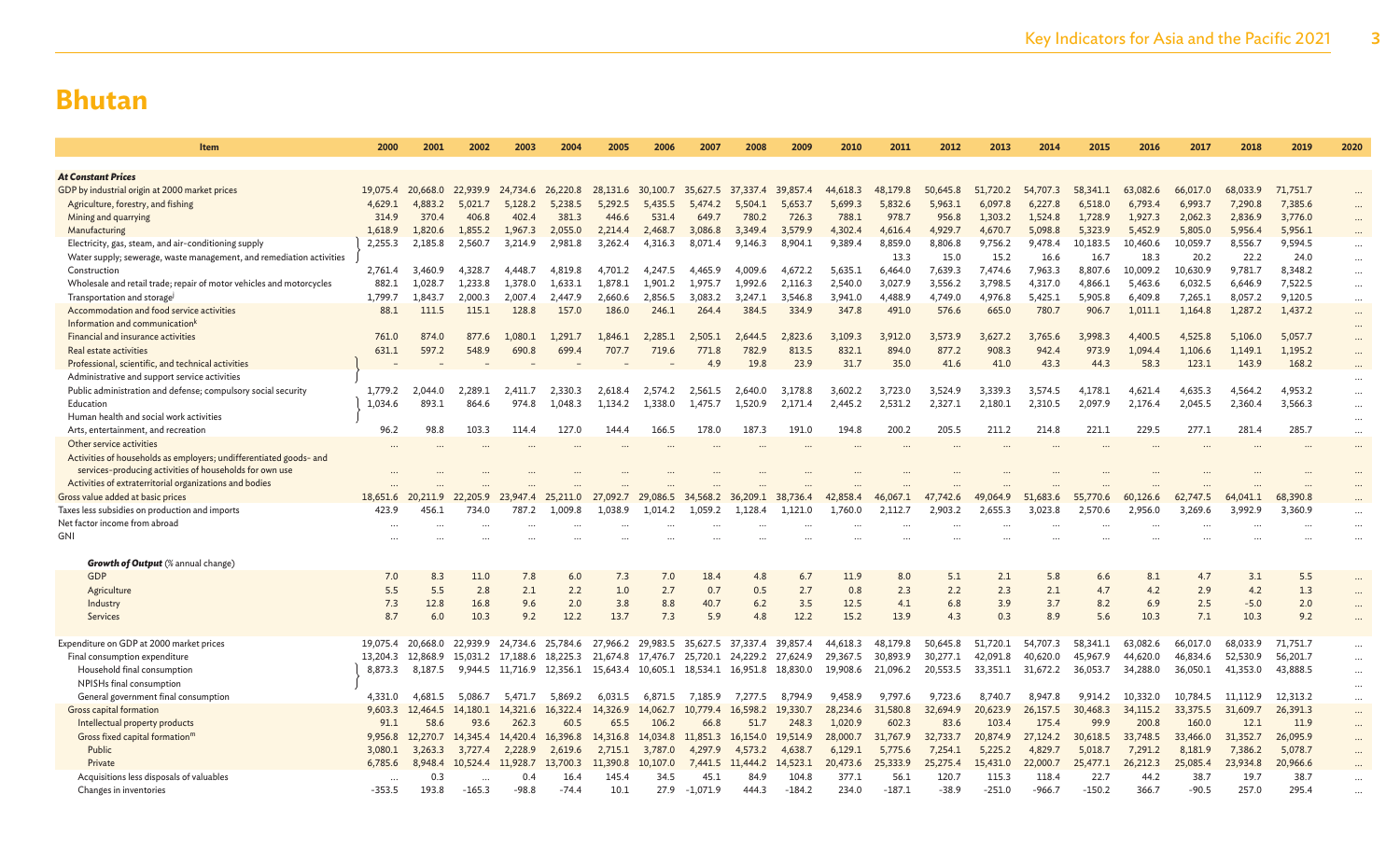| Item                                                              | 2000     | 2001                                | 2002      | 2003              | 2004     | 2005     | 2006     | 2007                                         | 2008       | 2009       | 2010       | 2011       | 2012       | 2013       | 2014       | 2015                                                                                                               | 2016        | 2017                          | 2018        | 2019        | 2020     |
|-------------------------------------------------------------------|----------|-------------------------------------|-----------|-------------------|----------|----------|----------|----------------------------------------------|------------|------------|------------|------------|------------|------------|------------|--------------------------------------------------------------------------------------------------------------------|-------------|-------------------------------|-------------|-------------|----------|
|                                                                   |          |                                     |           |                   |          |          |          |                                              |            |            |            |            |            |            |            |                                                                                                                    |             |                               |             |             |          |
| Exports of goods and services                                     | 5,797.8  | 5,714.1                             | 5,880.8   | 6,837.2           | 8,732.3  |          |          | 11,731.8 17,793.4 20,598.8 18,571.4 18,128.1 |            |            | 19,491.6   | 20,115.9   | 19,633.0   | 20,393.2   | 19,314.2   | 18,700.7                                                                                                           | 17,713.5    | 18,856.2                      | 19,719.8    | 22,558.5    | $\cdots$ |
| Exports of goods                                                  |          |                                     | $\ddotsc$ |                   |          |          |          |                                              |            |            |            | $\ddotsc$  |            |            | 15,767.3   | 14,884.3                                                                                                           | 14,535.7    | 14,650.4                      | 15,835.8    | 17,912.9    | $\cdots$ |
| <b>Exports of services</b>                                        |          |                                     |           |                   |          |          |          |                                              |            |            |            |            |            | $\ddotsc$  | 3,546.9    | 3,816.4                                                                                                            | 3.177.8     | 4.205.8                       | 3,884.0     | 4,645.6     | $\cdots$ |
| Less: Imports of goods and services                               | 9,529.9  | 10,379.5 12,152.2 13,612.8 17,495.4 |           |                   |          |          |          | 19,767.4 19,349.2 21,470.8 22,061.5 25,226.3 |            |            | 32,475.4   | 34,410.8   | 31,959.2   | 31,388.7   | 31,384.4   | 36,795.7                                                                                                           | 33,366.1    | 33,049.2                      | 35,761.5    | 33,399.8    | $\cdots$ |
| Imports of goods                                                  |          |                                     |           |                   |          |          |          |                                              |            |            |            |            |            |            | 26,245.0   | 31,129.8                                                                                                           | 28,673.7    | 27,430.4                      | 28,706.6    | 27,275.1    |          |
| Imports of services                                               |          |                                     |           |                   |          |          |          |                                              |            |            |            |            |            |            | 5,139.4    | 5,665.9                                                                                                            | 4,692.5     | 5,618.8                       | 7,054.9     | 6,124.7     |          |
| Statistical discrepancy                                           |          |                                     |           |                   |          |          |          |                                              |            |            |            |            |            |            |            |                                                                                                                    |             |                               |             |             |          |
|                                                                   |          |                                     |           |                   |          |          |          |                                              |            |            |            |            |            |            |            |                                                                                                                    |             |                               |             |             |          |
| <b>Growth of Demand</b> (% annual change)                         |          |                                     |           |                   |          |          |          |                                              |            |            |            |            |            |            |            |                                                                                                                    |             |                               |             |             |          |
| Household final consumption <sup>n</sup>                          | -5.3     | $-6.9$                              | 20.0      | 16.8              | 8.8      | 22.4     | $-35.3$  | 72.9                                         | $-8.5$     | 11.1       | 5.7        | 6.0        | $-2.6$     | 60.3       | $-3.9$     | 13.8                                                                                                               | $-4.9$      | 5.1                           | 14.7        | 6.1         | $\cdots$ |
| Government final consumption                                      |          | 8.1                                 | 8.7       | 7.6               | 7.3      | 2.8      | 13.9     | 4.6                                          | 1.3        | 20.9       | 7.5        | 3.6        | $-0.8$     | $-10.1$    | 2.4        | 10.8                                                                                                               | 4.2         | 4.4                           | 3.0         | 10.8        | $\cdots$ |
| Gross capital formation                                           | 26.5     | 29.8                                | 13.8      | 1.0               | 14.0     | $-12.2$  | $-1.8$   | $-23.3$                                      | 54.0       | 16.5       | 46.1       | 11.8       | 3.5        | $-36.9$    | 26.8       | 16.5                                                                                                               | 12.0        | $-2.2$                        | $-5.3$      | $-16.5$     | $\cdots$ |
| Exports of goods and services                                     | 3.3      | $-1.4$                              | 2.9       | 16.3              | 27.7     | 34.3     | 51.7     | 15.8                                         | $-9.8$     | $-2.4$     | 7.5        | 3.2        | $-2.4$     | 3.9        | $-5.3$     | $-3.2$                                                                                                             | $-5.3$      | 6.5                           | 4.6         | 14.4        | $\cdots$ |
| Imports of goods and services                                     | 4.2      | 8.9                                 | 17.1      | 12.0              | 28.5     | 13.0     | $-2.1$   | 11.0                                         | 2.8        | 14.3       | 28.7       | 6.0        | $-7.1$     | $-1.8$     | $-0.0$     | 17.2                                                                                                               | $-9.3$      | $-1.0$                        | 8.2         | $-6.6$      | $\cdots$ |
|                                                                   |          |                                     |           |                   |          |          |          |                                              |            |            |            |            |            |            |            |                                                                                                                    |             |                               |             |             |          |
| <b>Investment Financing at Current Prices</b>                     |          |                                     |           |                   |          |          |          |                                              |            |            |            |            |            |            |            |                                                                                                                    |             |                               |             |             |          |
| Gross capital formation                                           |          | 9,603.3 13,624.7                    | 15,727.8  | 17,076.8 20,568.3 |          |          |          | 18,990.7 19,072.3 14,508.9 23,494.7          |            | 28,000.6   | 44,727.5   | 57,469.5   | 66,140.0   | 48,388.1   | 61,813.5   | 71,287.0                                                                                                           | 82,700.5    | 82,896.6                      | 79,634.1    | 67,636.4    | $\cdots$ |
| Gross national saving                                             | 7,171.4  | 10.176.7                            | 9.694.7   | 10.180.7          | 11.157.7 | 11,737.2 | 20.256.9 | 12.970.4                                     | 18.107.5   | 17,265.5   | 23,775.8   | 33,759.8   | 41,514.3   | 23,480.9   | 32,943.2   | 25,017.5                                                                                                           | 44,782.6    | 41,590.5                      | 35,035.1    | 36,467.4    | $\cdots$ |
| Gross domestic saving                                             | 5,210.8  | 8,096.3                             | 8.294.4   | 8,908.9           | 9,245.3  | 8,367.9  |          | 15,960.8 12,209.3                            | 17,147.0   | 15,797.3   | 22,517.0   | 30,583.1   | 40,220.5   | 22,975.5   | 34,572.4   | 28,458.7                                                                                                           | 44,733.4    | 46,764.0                      | 37,682.8    | 38,511.7    | $\cdots$ |
| Net factor income from abroad                                     | $-22.3$  | $-11.2$                             | $-391.0$  | $-642.2$          | $-723.7$ | $-510.1$ | $-161.3$ | -707.2                                       | $-1,479.9$ | $-2,448.0$ | $-4,022.7$ | $-5,316.0$ | $-7,594.3$ | $-7,233.0$ | $-8,238.4$ | $-9,159.3$                                                                                                         | $-12,463.8$ | $-13,859.4$                   | $-15,058.6$ | $-16,164.8$ | $\cdots$ |
| Net current transfers from abroad                                 | 1,982.9  | 2,091.7                             | 1,791.3   | 1,914.0           | 2,636.0  | 3,879.4  | 4,457.3  | 1,468.3                                      | 2,440.4    | 3,916.2    | 5,281.5    | 8,492.7    | 8,888.1    | 7,738.3    | 6,609.1    | 5,718.2                                                                                                            | 12,513.0    | 8,685.9                       | 12,410.9    | 14,120.5    | $\cdots$ |
|                                                                   |          |                                     |           |                   |          |          |          |                                              |            |            |            |            |            |            |            |                                                                                                                    |             |                               |             |             |          |
| <b>Savings and Investment</b> (% of GDP at current market prices) |          |                                     |           |                   |          |          |          |                                              |            |            |            |            |            |            |            |                                                                                                                    |             |                               |             |             |          |
| Gross domestic saving                                             | 27.3     | 37.2                                | 32.8      | 31.7              | 29.9     | 23.8     | 40.3     | 25.3                                         | 32.1       | 26.4       | 31.8       | 36.9       | 42.3       | 22.3       | 29.7       | 22.1                                                                                                               | 30.8        | 29.3                          | 22.5        | 21.6        | $\cdots$ |
| Gross national saving                                             | 37.6     | 46.7                                | 38.3      | 36.2              | 36.1     | 33.4     | 51.1     | 26.8                                         | 33.9       | 28.9       | 33.6       | 40.7       | 43.6       | 22.8       | 28.3       | 19.5                                                                                                               | 30.9        | 26.1                          | 20.9        | 20.5        |          |
| Gross capital formation                                           | 50.3     | 62.6                                | 62.1      | 60.7              | 66.5     | 54.0     | 48.1     | 30.0                                         | 44.0       | 46.9       | 63.2       | 69.3       | 69.5       | 47.0       | 53.1       | 55.5                                                                                                               | 57.0        | 51.9                          | 47.6        | 38.0        |          |
|                                                                   |          |                                     |           |                   |          |          |          |                                              |            |            |            |            |            |            |            |                                                                                                                    |             |                               |             |             |          |
| At Current Market Prices (Nu)                                     |          |                                     |           |                   |          |          |          |                                              |            |            |            |            |            |            |            |                                                                                                                    |             |                               |             |             |          |
| Per capita GDP                                                    | 32,044.9 | 36.111.5                            | 41.448.0  | 45,469.8          | 49,346.7 |          |          |                                              |            |            |            |            |            |            |            | 55,348.2 61,286.5 73,316.9 79,596.8 87,404.5 101,725.3 117,100.4 132,078.9 140,394.8 156,194.2 169,785.3 188,755.1 |             | 219,449.6 227,867.5           |             | 240,270.5   |          |
| Per capita GNI                                                    |          | 32,007.5 36,092.9                   | 40,808.0  | 44,432.0          | 48,192.2 | 54,544.8 |          | 61,037.2 72,243.7 77,391.6 83,822.4          |            |            |            |            |            |            |            | 95,944.1 109,594.7 121,541.2 130,527.2 145,138.2 157,686.5 172,538.4                                               |             | 200,389.6 207,362.0 218,475.4 |             |             |          |
|                                                                   |          |                                     |           |                   |          |          |          |                                              |            |            |            |            |            |            |            |                                                                                                                    |             |                               |             |             |          |
| <b>PRODUCTION INDEX</b>                                           |          |                                     |           |                   |          |          |          |                                              |            |            |            |            |            |            |            |                                                                                                                    |             |                               |             |             |          |
| Agriculture; 2014-2016 = 100                                      | 80.5     | 78.1                                | 80.3      | 81.0              | 87.5     | 108.4    | 111.2    | 111.2                                        | 91.9       | 93.2       | 96.9       | 108.2      | 102.2      | 97.8       | 98.2       | 96.7                                                                                                               | 105.1       | 105.5                         | 95.3        | 99.2        |          |
|                                                                   |          |                                     |           |                   |          |          |          |                                              |            |            |            |            |            |            |            |                                                                                                                    |             |                               |             |             |          |
| <b>ENERGY</b> annual values                                       |          |                                     |           |                   |          |          |          |                                              |            |            |            |            |            |            |            |                                                                                                                    |             |                               |             |             |          |
|                                                                   |          |                                     |           |                   |          |          |          |                                              |            |            |            |            |            |            |            |                                                                                                                    |             |                               |             |             |          |
| Coalo (t)                                                         |          |                                     |           |                   |          |          |          |                                              |            |            |            |            |            |            |            |                                                                                                                    |             |                               |             |             |          |
| Production                                                        |          |                                     |           |                   |          |          |          |                                              |            |            | 87,810     | 108,909    | 98,738     | 77,743     | 121,886    | 85,167                                                                                                             | 117,788     | 161,529                       | 186,823     | 184,785     | $\cdots$ |
| Exports                                                           |          |                                     |           |                   |          | $\cdots$ | $\cdots$ | $\cdots$                                     |            | $\cdots$   | 41,663     | 47,691     | 35,160     | 7,127      | 20,861     | 4,365                                                                                                              | 3,964       | 11,032                        | 32,500      | 14,518      | $\cdots$ |
| Imports                                                           |          |                                     |           |                   |          | $\cdots$ | $\cdots$ |                                              | $\cdots$   | $\cdots$   | 103,964    | 77,149     | 87,216     | 91,329     | 83,742     | 104,098                                                                                                            | 99,035      | 101,396                       | 117,151     | 79,818      | $\cdots$ |
| Consumption                                                       |          |                                     |           |                   |          |          |          |                                              |            |            | 28,998     | 33,556     | 52,131     | 72,546     | 95,323     | 79,762                                                                                                             | 117,788     | 142,598                       | 154,324     | 172,306     | $\cdots$ |
|                                                                   |          |                                     |           |                   |          |          |          |                                              |            |            |            |            |            |            |            |                                                                                                                    |             |                               |             |             |          |
| Electricity (kWh million)                                         |          |                                     |           |                   |          |          |          |                                              |            |            |            |            |            |            |            |                                                                                                                    |             |                               |             |             |          |
| Production                                                        | 1,921.7  | 1.967.8                             | 2.173.1   | 2,377.4           | 2.423.3  | 2,519.6  | 3,354.7  | 6,422.0                                      | 7,158.2    | 6.922.9    | 7,327.7    | 7,067.6    | 6,826.5    | 7,549.8    | 7,163.8    | 7.747.2                                                                                                            | 7,953.6     | 7.729.8                       | 6,959.8     | 8,875.9     |          |
| Exports                                                           | 1,460.5  | 1,392.6                             | .476.4    | 1,695.8           | 1,707.2  | 1,713.6  | 2,526.2  | 5,372.6                                      | 5,922.4    | 5,404.8    | 5.579.5    | 5,273.1    | 4,895.7    | 5,557.6    | 5,301.3    | 5,503.1                                                                                                            | 5,763.1     | 5,701.0                       | 4,558.1     | 6,146.6     |          |
| Imports                                                           | 34.4     | 6.9                                 | 24.3      | 18.7              | 22.8     | 18.4     | 34.7     | 22.2                                         | 9.4        | 64.2       | 131.6      | 40.3       | 59.4       | 112.3      | 159.2      | 124.5                                                                                                              | 86.5        | 91.9                          | 134.0       | 96.4        |          |
| Consumption                                                       | 460.3    | 542.9                               | 652.9     | 607.3             | 616.2    | 694.2    | 746.0    | 950.6                                        | 1.094.6    | 1,416.8    | 1,712.8    | 1,740.8    | 1,739.0    | 2,061.4    | 2,004.8    | 2,057.1                                                                                                            | 2,008.9     | 2,185.8                       | 2,328.4     | 2,280.6     |          |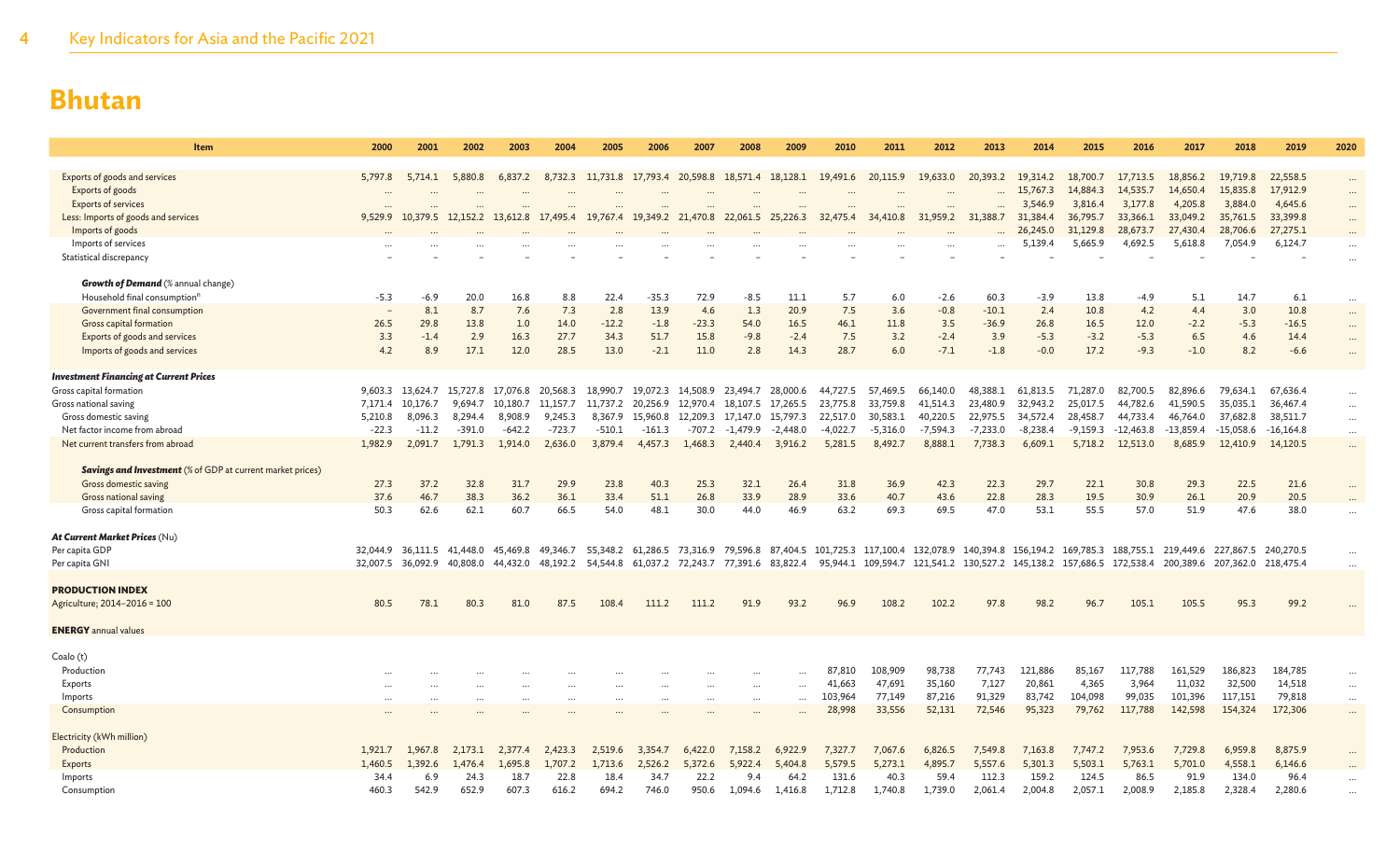| Item                                                                          | 2000       | 2001       | 2002     | 2003     | 2004      | 2005      | 2006     | 2007              | 2008                                         | 2009                     | 2010       | 2011       | 2012     | 2013       | 2014       | 2015       | 2016       | 2017      | 2018      | 2019      | 2020       |
|-------------------------------------------------------------------------------|------------|------------|----------|----------|-----------|-----------|----------|-------------------|----------------------------------------------|--------------------------|------------|------------|----------|------------|------------|------------|------------|-----------|-----------|-----------|------------|
|                                                                               |            |            |          |          |           |           |          |                   |                                              |                          |            |            |          |            |            |            |            |           |           |           |            |
| <b>PRICE INDEXES</b> period averages                                          |            |            |          |          |           |           |          |                   |                                              |                          |            |            |          |            |            |            |            |           |           |           |            |
| Consumer (national); December 2012   April 2019 = 100                         | 51.2       | 52.9       | 54.2     | 55.6     | 57.9      | 61.0      | 64.0     | 67.3              | 72.9                                         | 76.1                     | 81.5       | 88.7       | 98.4     | 77.4       | 83.8       | 87.6       | 90.5       | 95.0      | 97.5      | 100.2     | 105.8      |
| Food and nonalcoholic beverages                                               |            |            |          | 48.5     | 49.4      | 52.0      | 54.5     | 58.9              | 66.0                                         | 72.1                     | 78.9       | 86.8       | 98.8     | 72.6       | 79.9       | 82.5       | 85.8       | 92.2      | 96.8      | 100.3     | 111.7      |
| Alcoholic beverages, tobacco, and narcotics                                   |            |            |          | 50.8     | 51.5      | 57.3      | 61.2     | 66.4              | 73.6                                         | 78.5                     | 79.2       | 88.6       | 101.8    | 77.7       | 88.0       | 90.3       | 92.0       | 94.4      | 98.9      | 99.9      | 107.5      |
| Clothing and footwear                                                         |            |            |          | 49.1     | 50.4      | 52.5      | 55.8     | 60.5              | 68.1                                         | 69.6                     | 72.2       | 82.3       | 96.3     | 80.4       | 86.0       | 89.7       | 92.4       | 95.8      | 98.4      | 100.0     | 103.3      |
| Housing, water, electricity, gas, and other fuels                             |            |            |          | 59.1     | 63.3      | 69.2      | 72.4     | 74.3              | 77.6                                         | 79.4                     | 87.7       | 92.2       | 98.2     | 75.5       | 82.6       | 87.9       | 90.7       | 96.4      | 97.7      | 100.2     | 102.5      |
| Furnishings, household equipment, and routine household maintenance           |            |            |          | 56.2     | 57.6      | 59.1      | 62.0     | 66.4              | 70.1                                         | 72.0                     | 75.7       | 81.3       | 98.4     | 84.1       | 90.5       | 93.4       | 95.2       | 96.5      | 98.1      | 100.6     | 103.0      |
| Health                                                                        |            |            |          | 68.3     | 70.0      | 72.6      | 75.4     | 78.6              | 83.4                                         | 85.5                     | 86.5       | 91.5       | 97.7     | 90.1       | 91.7       | 94.2       | 95.0       | 96.0      | 97.9      | 100.3     | 103.8      |
| Transport                                                                     |            |            |          | 59.6     | 62.5      | 65.3      | 69.4     | 70.4              | 79.9                                         | 82.8                     | 85.8       | 95.8       | 99.7     | 78.9       | 85.5       | 92.8       | 96.3       | 98.1      | 97.4      | 100.1     | 100.6      |
| Communication                                                                 | $\cdots$   |            |          | 112.3    | 111.8     | 101.8     | 104.2    | 108.0             | 109.0                                        | 108.0                    | 106.4      | 104.7      | 101.7    | 104.3      | 101.4      | 99.6       | 99.7       | 99.7      | 99.8      | 100.0     | 94.3       |
| Recreation and culture                                                        |            |            |          | 49.4     | 49.8      | 49.9      | 53.7     | 58.0              | 62.2                                         | 63.0                     | 65.9       | 87.4       | 97.9     | 95.5       | 97.4       | 98.6       | 98.0       | 99.2      | 99.6      | 99.9      | 100.0      |
| Education                                                                     |            |            |          | 100.0    | 100.0     | 100.0     | 100.0    | 100.0             | 100.0                                        | 100.0                    | 100.0      | 100.0      | 100.0    | 76.2       | 81.5       | 86.8       | 92.8       | 96.2      | 99.4      | 100.6     | 104.1      |
| Restaurants and hotels                                                        |            |            |          | 59.6     | 63.0      | 66.1      | 69.8     | 70.2              | 74.9                                         | 76.1                     | 81.4       | 88.9       | 96.2     | 75.9       | 78.5       | 84.3       | 87.0       | 89.1      | 94.3      | 99.4      | 101.0      |
| Miscellaneous goods and services                                              |            |            |          | 61.2     | 62.5      | 67.7      | 74.5     | 75.9              | 79.3                                         | 79.0                     | 81.4       | 83.2       | 95.8     | 83.0       | 88.8       | 92.1       | 94.4       | 96.3      | 98.4      | 100.1     | 101.1      |
| Producer price index (national); September 2011 = 100                         |            |            |          |          |           | $\ddotsc$ |          |                   |                                              | $\overline{\phantom{a}}$ |            | 100.7      | 105.7    | 108.4      | 111.7      | 112.3      | 113.5      | 120.1     | 125.7     | 121.0     | 123.8*     |
| Implicit GDP deflator; 2000 = 100                                             | 100.0      | 105.3      | 110.4    | 113.8    | 118.1     | 125.0     | 131.8    | 135.9             | 143.6                                        | 150.6                    | 159.6      | 172.1      | 187.9    | 199.0      | 212.7      | 220.3      | 230.0      | 241.7     | 246.0     | 248.4     | $\cdots$   |
|                                                                               |            |            |          |          |           |           |          |                   |                                              |                          |            |            |          |            |            |            |            |           |           |           |            |
| <b>Price Indexes</b> (% annual change)                                        |            |            |          |          |           |           |          |                   |                                              |                          |            |            |          |            |            |            |            |           |           |           |            |
| Consumer price index (national)                                               | 4.0        | 3.4        | 2.5      | 2.5      | 4.2       | 5.3       | 5.0      | 5.2               | 8.3                                          | 4.4                      | 7.0        | 8.8        | 10.9     | 8.8        | 8.3        | 4.6        | 3.2        | 5.0       | 2.7       | 2.7       | 5.6        |
| Food and nonalcoholic beverages price index (national)                        | $\cdots$   | $\cdots$   | $\cdots$ | $\ddots$ | 1.8       | 5.3       | 4.9      | 8.0               | 12.0                                         | 9.2                      | 9.4        | 10.0       | 13.9     | 8.2        | 10.2       | 3.3        | 4.0        | 7.5       | 5.0       | 3.6       | 11.4       |
| Producer price index (national)                                               | $\cdots$   |            |          |          | $\ddotsc$ | $\ddotsc$ |          |                   |                                              |                          |            | $\cdots$   | 5.8      | 2.7        | 3.0        | 0.6        | 1.2        | 5.8       | 4.7       | $-3.7$    | 2.3        |
| Implicit GDP deflator                                                         | 3.7        | 5.3        | 4.9      | 3.1      | 3.8       | 5.9       | 5.4      | 3.1               | 5.7                                          | 4.8                      | 6.0        | 7.9        | 9.2      | 5.9        | 6.9        | 3.6        | 4.4        | 5.1       | 1.8       | 1.0       |            |
|                                                                               |            |            |          |          |           |           |          |                   |                                              |                          |            |            |          |            |            |            |            |           |           |           |            |
| <b>MONEY AND INTEREST RATES</b> <sup>p</sup> as of end of period (Nu million) |            |            |          |          |           |           |          |                   |                                              |                          |            |            |          |            |            |            |            |           |           |           |            |
| Net foreign assets                                                            | 15,073.7   | 14,823.3   | 17,303.7 | 16,802.8 | 17,327.3  | 21,369.0  |          | 24,425.4 27,711.9 |                                              | 35,822.9 38,721.5        | 42,030.8   | 39,290.7   | 36,209.3 | 51,342.7   | 69,081.6   | 66,305.1   | 73,220.2   | 72,878.5  | 65,533.8  | 76,816.5  | 106,059.0  |
| Domestic claims                                                               | 584.3      | 1,485.7    | 2.945.3  | 5.313.5  | 7,547.5   | 7.703.2   | 9.112.1  | 11.090.3          | 10,824.4                                     | 20.337.4                 | 29.162.5   | 40.310.2   | 50.971.5 | 48,009.6   | 51,449.6   | 59.196.5   | 71.114.3   | 90.356.1  | 105,639.9 | 111,988.0 | 121,251.7  |
| Net claims on central government                                              | $-1,499.4$ | $-1,255.7$ | -455.9   | 387.6    | 1,470.2   | 161.8     | -918.7   | $-2,001.8$        | $-6.890.9$                                   | $-724.9$                 | $-2,060.4$ | $-1,198.9$ | 4,167.4  | $-2,388.5$ | $-5,013.4$ | $-6,123.1$ | $-4,300.7$ | 2,498.6   | 2,797.4   | -7,707.8  | $-7,652.8$ |
| Claims on other financial corporations                                        | $\cdots$   | $\ddotsc$  | $\cdots$ |          | $\cdots$  | $\cdots$  | $\cdots$ |                   |                                              | $\cdots$                 |            | $\cdots$   |          |            | $\cdots$   | $\cdots$   |            |           | $\cdots$  |           |            |
| Claims on state and local governmen                                           | 332.6      | 315.2      | 252.0    | 908.1    | 917.5     | 810.6     | 884.6    | 1,045.2           | 892.9                                        | 706.6                    | 414.4      | 1,246.6    | 1,645.4  | 1,646.3    | 3,112.9    | 5,340.6    | 4,988.8    | 5,702.2   | 6,145.8   | 5,738.7   | 6,903.3    |
| Claims on public nonfinancial corporations                                    | $\ddotsc$  |            |          |          |           | $\sim$    |          |                   |                                              |                          |            |            |          |            |            |            |            |           |           |           |            |
| Claims on private sector                                                      | 1,751.0    | 2,426.1    | 3.149.2  | 4,017.9  | 5.159.8   | 6,730.8   | 9.146.2  | 12,047.0          | 16,822.4                                     | 20,355.7                 | 30,808.4   | 40.262.5   | 45,158.8 | 48.751.8   | 53,350.1   | 59,979.0   | 70,426.2   | 82.155.2  | 96,696.6  | 113,957.1 | 122,001.2  |
| Broad money liabilities <sup>q</sup>                                          | 10,035.3   | 10,802.1   | 13,875.7 | 15,796.9 | 18,428.9  | 20,869.3  | 24,671.8 | 27,686.9          | 31,387.4                                     | 43,862.8                 | 51,112.1   | 53,228.6   | 56,373.3 | 58,209.9   | 73,366.1   | 76,148.6   | 93,680.7   | 110,000.9 | 117,191.0 | 132,499.1 | 169,195.2  |
| Currency outside depository corporations                                      | 1,269.6    | 1,610.0    | 1,648.3  | 1,802.3  | 2,070.7   | 2,404.4   | 2,762.5  | 3,246.0           | 3,842.2                                      | 4,980.1                  | 5,608.5    | 6,910.6    | 5,254.4  | 5,406.2    | 5,671.6    | 6,587.2    | 8,318.9    | 8,767.1   | 9,171.4   | 10,946.7  | 11,614.5   |
| Transferable deposits                                                         | 2,769.4    | 3,324.5    | 5,495.1  | 5,937.5  | 6,822.2   | 7,830.6   | 9,790.9  | 14,245.8          | 12,394.3                                     | 17,642.7                 | 23,434.4   | 26,289.0   | 28,125.6 | 28,671.7   | 37,624.6   | 37,841.6   | 43,738.6   | 54,711.1  | 59,135.8  | 60,879.0  | 84,090.8   |
| Other deposits                                                                | 5,996.3    | 5,867.6    | 6,732.3  | 8,057.1  | 9,536.0   |           |          |                   | 10,634.3 12,118.4 10,195.1 15,151.0 21,240.0 |                          | 22,069.1   | 20,029.0   | 22,993.2 | 24,131.9   | 30,069.9   | 31,719.8   | 41,623.2   | 46,522.7  | 48,883.8  | 60,673.4  | 73,489.9   |
| Securities other than shares                                                  | $\cdots$   |            |          |          |           |           |          |                   |                                              |                          |            |            |          |            |            |            |            |           |           |           |            |
| Liabilities excluded from broad moneyr                                        | 5,622.7    | 5.506.9    | 6,373.3  | 6,319.5  | 6.445.9   | 8,203.0   |          | 8.865.7 11.115.3  | 15.259.9                                     | 15.196.2                 | 20,081.2   | 26,372.3   | 30,807.6 | 41,142.4   | 47,165.1   | 49.353.0   | 50.653.9   | 53.233.7  | 53,982.7  | 56,305.5  | 58,115.4   |
|                                                                               |            |            |          |          |           |           |          |                   |                                              |                          |            |            |          |            |            |            |            |           |           |           |            |
| <b>Money Supply (M2)</b> <sup>q</sup> (% annual change)                       | 16.1       | 7.6        | 28.5     | 13.8     | 16.7      | 13.2      | 18.2     | 12.2              | 13.4                                         | 39.7                     | 16.5       | 4.1        | 5.9      | 3.3        | 26.0       | 3.8        | 23.0       | 17.4      | 6.5       | 13.1      | 27.7       |
| M2 <sup>q</sup> (% of GDP at current market prices)                           | 52.6       | 49.6       | 54.8     | 56.1     | 59.6      | 59.4      | 62.2     | 57.3              | 58.8                                         | 73.4                     | 72.2       | 64.2       | 59.2     | 56.6       | 63.0       | 59.2       | 64.6       | 68.9      | 70.0      | 79.2      | 94.9       |
|                                                                               |            |            |          |          |           |           |          |                   |                                              |                          |            |            |          |            |            |            |            |           |           |           |            |
| <b>Interest Rates</b> period averages (% per annum)                           |            |            |          |          |           |           |          |                   |                                              |                          |            |            |          |            |            |            |            |           |           |           |            |
| On deposits                                                                   |            |            |          |          |           |           |          |                   |                                              |                          |            |            |          |            |            |            |            |           |           |           |            |
| Savings <sup>s</sup>                                                          | 6.0        | 6.0        | 5.5      | 5.0      | 4.5       | 4.5       | 4.5      | 4.8               | 4.8                                          | 4.8                      | 4.8        | 4.8        | 5.0      | 5.2        | 5.2        | 5.3        | 5.3        | 5.5       | 5.3       | 5.4       | 5.4        |
| Time: 6 months <sup>t</sup>                                                   | 7.5        | 7.5        | 7.0      | 5.5      | 5.0       | 4.5       | 4.5      | 5.0               | 5.0                                          | 5.0                      | 5.0        | 5.0        | 5.5      | 5.3        | 5.3        | 5.5        | 5.7        | 6.0       | 5.4       | 5.4       | 4.5        |
| $12$ months <sup>u</sup>                                                      | 9.5        | 9.5        | 9.0      | 6.8      | 6.0       | 6.5       | 6.5      | 6.8               | 6.8                                          | 6.8                      | 6.8        | 7.0        | 8.0      | 7.0        | 7.2        | 6.8        | 7.0        | 7.0       | 7.8       | 7.8       | 7.6        |
|                                                                               |            |            |          |          |           |           |          |                   |                                              |                          |            |            |          |            |            |            |            |           |           |           |            |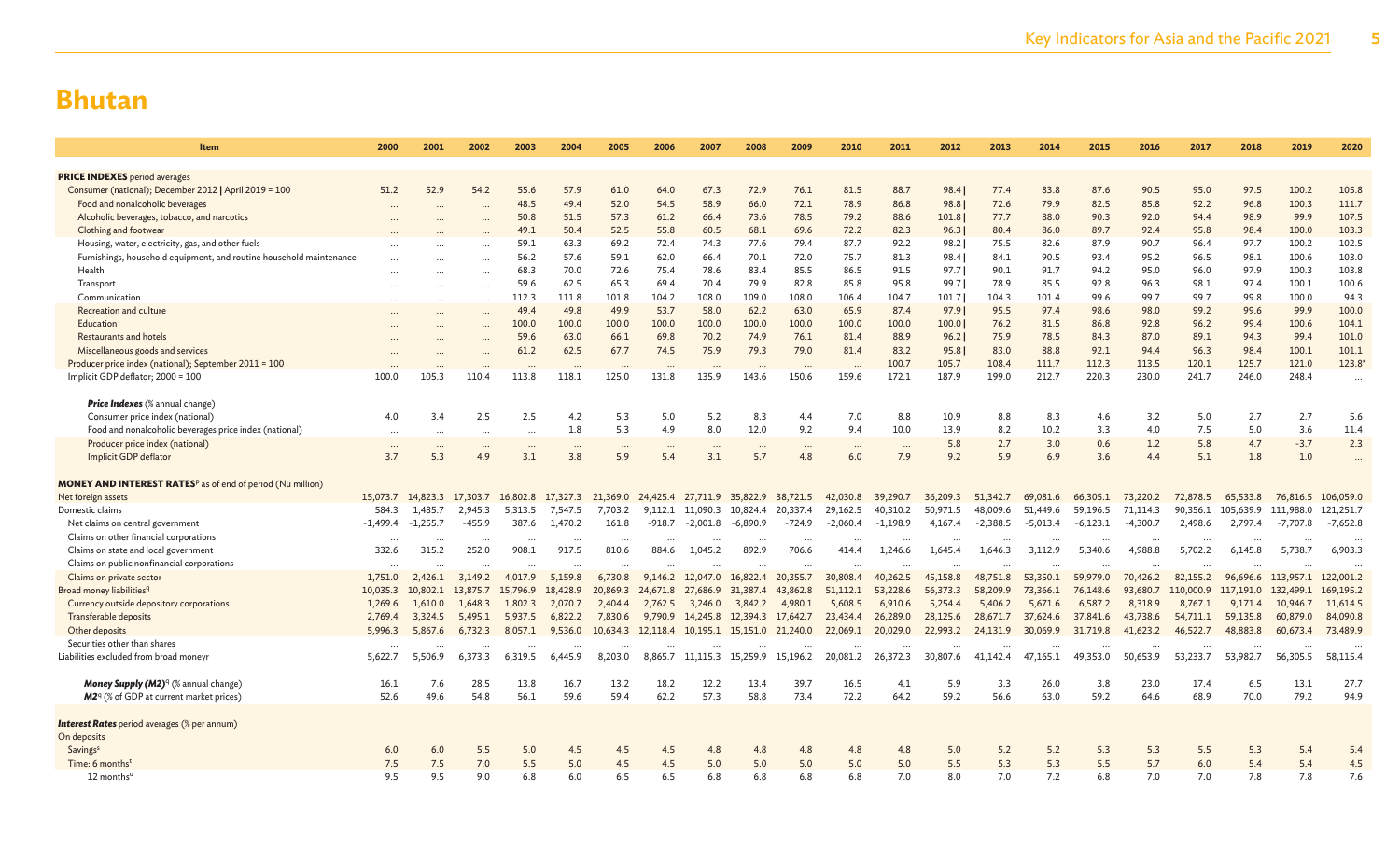| Item                                                                           | 2000       | 2001             | 2002       | 2003       | 2004          | 2005       | 2006       | 2007       | 2008       | 2009       | 2010       | 2011        | 2012        | 2013        | 2014        | 2015        | 2016        | 2017        | 2018        | 2019        | 2020                 |
|--------------------------------------------------------------------------------|------------|------------------|------------|------------|---------------|------------|------------|------------|------------|------------|------------|-------------|-------------|-------------|-------------|-------------|-------------|-------------|-------------|-------------|----------------------|
|                                                                                |            |                  |            |            |               |            |            |            |            |            |            |             |             |             |             |             |             |             |             |             |                      |
| <b>GOVERNMENT FINANCE</b> <sup>V</sup> fiscal year ending 30 June (Nu million) |            |                  |            |            |               |            |            |            |            |            |            |             |             |             |             |             |             |             |             |             |                      |
| Central Government                                                             |            |                  |            |            |               |            |            |            |            |            |            |             |             |             |             |             |             |             |             |             |                      |
| Total revenue and grants                                                       | 7,859.5    | 9.286.5          | 8.848.5    | 7.054.3    | 10,445.0      | 10,501.1   | 13,452.2   | 16.083.1   | 18,316.9   | 23,443.0   | 30,990.7   | 28,171.8    | 32,646.4    | 30.656.1    | 37,819.1    | 36.231.1    | 42,039.3    | 42.673.1    | 52,113.2    | 42,033.3    | $\cdots$             |
| Total revenue                                                                  | 4,585.4    | 4,975.8          | 5,100.0    | 4,785.3    | 5,077.6       | 6,128.0    | 7,027.4    | 10,082.2   | 12,381.5   | 16,867.9   | 19,871.8   | 17,674.0    | 20,144.8    | 21,093.5    | 23,582.8    | 26,276.0    | 27,149.7    | 29,686.4    | 37,266.1    | 31,516.8    | $\cdots$             |
| Current revenue                                                                | 4,309.8    | 4,595.5          | 5,065.4    | 4,760.2    | 4,981.7       | 5,833.5    | 6,735.1    | 9,906.9    | 12,261.6   | 13,952.6   | 15,544.9   | 17,365.5    | 20,248.6    | 21,012.8    | 23,162.3    | 25,031.0    | 27,913.4    | 29,520.3    | 36,846.7    | 34,682.8    |                      |
| Taxes                                                                          | 1,977.1    | 1,916.9          | 2.675.6    | 2.928.3    | 2.689.9       | 3.382.4    | 4.124.7    | 4.266.9    | 5,238.4    | 6,482.4    | 9,655.8    | 11,593.5    | 14,676.9    | 15,403.1    | 16,182.8    | 18,387.3    | 19,884.6    | 21,707.0    | 27,107.9    | 27,171.1    | $\cdots$             |
| Nontaxes                                                                       | 2,332.7    | 2,678.6          | 2.389.8    | 1.832.0    | 2.291.8       | 2.451.1    | 2.610.4    | 5.640.0    | 7.023.3    | 7.470.2    | 5.889.2    | 5.772.0     | 5.571.7     | 5.609.7     | 6.979.5     | 6.643.6     | 8,028.7     | 7,813.3     | 9,738.8     | 7,511.6     | $\cdots$             |
| Capital receipts <sup>w</sup>                                                  | 275.6      | 380.3            | 34.7       | 25.0       | 95.9          | 294.5      | 292.4      | 175.3      | 119.9      | 2.915.3    | 4.326.9    | 308.6       | $-103.8$    | 80.7        | 420.5       | 1.245.1     | $-763.7$    | 166.1       | 419.4       | $-3,165.9$  | $\cdots$             |
| Grants                                                                         | 3,274.1    | 4,310.7          | 3,748.5    | 2.269.1    | 5.367.4       | 4.373.1    | 6.424.7    | 6.000.9    | 5,935.4    | 6,575.1    | 11,118.9   | 10,497.7    | 12,501.5    | 9,562.6     | 14,236.4    | 9,955.0     | 14,889.6    | 12,986.8    | 14,847.1    | 10,516.5    | $\cdots$             |
| Total expenditure and net lending                                              | 8,624.1    | 11,177.6         | 10.073.9   | 9.944.9    | 9.865.1       | 12,893.7   | 13.770.9   | 15,795.3   | 17,913.4   | 22,350.5   | 29,889.0   | 29,842.5    | 33,688.3    | 34,901.4    | 33,522.8    | 34,334.3    | 43,603.0    | 48,018.0    | 52,658.7    | 43,457.8    | $\cdots$             |
| Total expenditure                                                              |            | 8,334.3 10,716.5 | 9,780.4    | 9.890.5    | 9,802.3       | 12,785.9   | 13.356.8   | 15,166.1   | 19,693.0   | 20,890.6   | 25,831.8   | 29,521.9    | 34,843.1    | 36,527.8    | 34,609.9    | 36,475.8    | 44,688.4    | 49,966.6    | 56,331.4    | 44,053.7    | $\cdots$             |
| Current expenditure                                                            | 3,702.1    | 4,435.6          | 4,467.9    | 4.580.9    | 5.149.2       | 6.170.6    | 6,672.4    | 7,636.2    | 9,725.7    | 11,061.4   | 12,902.7   | 14,735.1    | 16,705.6    | 18,096.5    | 17,941.2    | 21,032.0    | 22,880.6    | 24,129.6    | 27,494.7    | 27,768.2    | $\cdots$             |
| Capital expenditure                                                            | 4,632.1    | 6,280.9          | 5,312.6    | 5,309.6    | 4,653.1       | 6,615.3    | 6,684.4    | 7,529.9    | 9,967.3    | 9,829.2    | 12,929.1   | 14,786.8    | 18,137.5    | 18,431.3    | 16,668.8    | 15,443.8    | 21,807.9    | 25,837.0    | 28,836.6    | 16,285.5    | $\cdots$             |
| Net lending                                                                    | 289.8      | 461.1            | 293.5      | 54.4       | 62.8          | 107.8      | 414.1      | 629.2      | $-1,779.7$ | 1,460.0    | 4,057.2    | 320.5       | $-1,154.8$  | $-1,626.4$  | $-1,087.1$  | $-2,141.6$  | $-1,085.4$  | $-1,948.6$  | $-3,672.7$  | $-595.9$    | $\cdots$             |
| Current surplus/deficit                                                        | 607.6      | 159.9            | 597.5      | 179.3      | $-167.6$      | $-337.1$   | 62.7       | 2.270.7    | 2,535.9    | 2,891.2    | 2,642.3    | 2,630.4     | 3,543.0     | 2,916.3     | 5,221.1     | 3,998.9     | 5,032.8     | 5,390.7     | 9,352.0     | 6,914.5     | $\cdots$             |
| Capital account surplus/deficit                                                | $-4.356.5$ | $-5.900.6$       | $-5.277.9$ | $-5.284.6$ | -4.557.1      | $-6.320.8$ | $-6.392.1$ | $-7.354.6$ | -9.847.5   | $-6.913.8$ | -8.602.3   | $-14.478.3$ | $-18.241.3$ | $-18,350.6$ | $-16,248.2$ | $-14.198.7$ | $-22,571.5$ | $-25,670.9$ | $-28.417.3$ | $-19,451.4$ | $\cdots$             |
| Overall budgetary surplus/deficit                                              | $-764.5$   | $-1.891.1$       | $-1.225.4$ | $-2.890.6$ | 579.9         | $-2,392.6$ | $-318.7$   | 287.8      | 403.5      | 1.092.5    | 1,101.7    | $-1.670.7$  | $-1.042.0$  | $-4,245.3$  | 4,296.3     | 1,896.8     | $-1,563.7$  | $-5.344.9$  | $-545.5$    | $-1,424.5$  | $\cdots$             |
| Financing                                                                      |            |                  |            |            |               |            |            |            |            |            |            |             |             |             |             |             |             |             |             |             | $\cdots$             |
| Domestic borrowing                                                             |            |                  | 500.0      | 250.0      | $-250.0$      | 1.753.0    | $-500.0$   | $-175.3$   | $-175.3$   | $-175.3$   | $-175.3$   | $-175.3$    | 216.0       | $-175.3$    | $-175.3$    | $-175.3$    | $-183.8$    | $-9.2$      | $-9.9$      | 323.9       | $\cdots$             |
| Foreign borrowing                                                              | 606.6      | 1.056.7          | 1.396.7    | 1.537.3    | 932.1         | 739.4      | 715.5      | 530.1      | -1.143.9   | $-1.043.4$ | 257.3      | 469.3       | $-1,223.2$  | 667.6       | $-867.0$    | $-911.1$    | $-1,031.6$  | 533.5       | $-92.1$     | 1,101.1     | $\cdots$             |
| Use of cash balances                                                           | 158.0      | 834.5            | $-671.3$   | 1,103.2    | $-1,262.0$    | $-99.8$    | 103.3      | $-642.6$   | 915.7      | 126.3      | $-1,183.7$ | 1,376.7     | 2,049.1     | 3,753.0     | $-3,254.0$  | $-810.4$    | 2,779.2     | 4,820.5     | 647.5       | $-0.2$      | $\cdots$             |
|                                                                                |            |                  |            |            |               |            |            |            |            |            |            |             |             |             |             |             |             |             |             |             |                      |
| <b>Government Finance</b> (% of GDP at current market prices)                  |            |                  |            |            |               |            |            |            |            |            |            |             |             |             |             |             |             |             |             |             |                      |
| Total revenue                                                                  | 23.2       | 22.1             | 19.5       | 16.5       | 15.9          | 17.0       | 17.3       | 20.4       | 22.6       | 27.6       | 27.4       | 23.0        | 22.6        | 21.3        | 21.5        | 21.4        | 19.8        | 19.5        | 22.8        | 17.9        | $\cdots$             |
| Taxes                                                                          | 10.0       | 8.5<br>47.7      | 10.2       | 10.1       | 8.4           | 9.4        | 10.1       | 8.6        | 9.6        | 10.6       | 13.3       | 15.1        | 16.5        | 15.6        | 14.8        | 15.0        | 14.5        | 14.2        | 16.6        | 15.4        |                      |
| Total expenditure                                                              | 42.2       |                  | 37.5       | 34.1       | 30.8          | 35.4       | 32.8       | 30.7       | 36.0       | 34.1       | 35.6       | 38.4        | 39.1        | 36.9        | 31.6        | 29.8        | 32.6        | 32.8        | 34.5        | 25.0        | $\cdots$             |
| Overall budgetary surplus/deficit                                              | $-3.9$     | $-8.4$           | $-4.7$     | $-10.0$    | 1.8           | $-6.6$     | $-0.8$     | 0.6        | 0.7        | 1.8        | 1.5        | $-2.2$      | $-1.2$      | $-4.3$      | 3.9         | 1.5         | $-1.1$      | $-3.5$      | $-0.3$      | $-0.8$      | $\cdots$             |
| <b>Expenditure by Function, Central Government</b>                             |            |                  |            |            |               |            |            |            |            |            |            |             |             |             |             |             |             |             |             |             |                      |
| Total expenditure                                                              |            |                  |            |            | - 11<br>594.4 | 13.164.9   | 16.598.5   | 16,298.2   | 21.809.7   | 23,034.6   | 30,039.2   | 33.324.6    | 42,937.8    | 53.632.3    | 37.757.4    | 39,425.3    | 47,937.5    | 52.712.1    | 59.201.1    | 44,054.1    |                      |
| General public services                                                        |            |                  |            |            | 3,498.9       | 5,636.1    | 4,471.1    | 3,866.5    | 5,043.3    | 5,339.9    | 3,802.7    | 4,186.2     | 5,242.6     | 5,431.6     | 4,757.8     | 5,320.8     | 7,717.0     | 10,475.7    | 16,845.1    | 750.4       | $\cdots$             |
| Education                                                                      |            |                  | $\cdots$   |            | ,725.1        | 1,837.8    | 2,088.2    | 2,963.0    | 3,099.5    | 3,605.5    | 4,865.7    | 5,964.7     | 6,725.0     | 7,109.4     | 5,746.2     | 7,301.3     | 8,988.9     | 10,728.7    | 10,852.5    | 9,497.3     | $\cdots$             |
| Health                                                                         |            |                  |            |            | 920.4         | 953.2      | 1,046.2    | 1.690.1    | 1.791.6    | 1,930.5    | 2,151.8    | 2,288.9     | 2,954.7     | 2,951.8     | 2,974.1     | 3,457.7     | 4,103.2     | 4,359.0     | 4,864.1     | 4,856.1     | $\cdots$             |
| Social security and welfare <sup>x</sup>                                       |            |                  | $\cdots$   |            |               |            |            | 498.2      | 1,347.5    | 1,906.9    | 2,259.0    | 2,796.1     | 3,551.9     | 3,640.4     | 3,556.3     | 3,920.1     | 4,632.4     | 5,235.9     | 3,235.5     | 4,278.7     | $\cdots$             |
| Housing and community amenities <sup>)</sup>                                   |            |                  | $\cdots$   | $\ddotsc$  | 585.1         | 715.3      | 1.295.9    | 725.0      | 982.3      | 891.7      | 1.195.6    | 1.068.3     | 1,071.4     | 1.224.2     | 1,195.4     | 1.130.7     | 2,210.0     | 2,109.7     | 2,571.7     | 2,936.1     | $\cdots$             |
| Economic affairs                                                               |            |                  |            |            | ,515.1        | 2,839.9    | 4,073.4    | 4,980.0    | 5,709.7    | 5,481.8    | 8,695.7    | 10,223.7    | 11,416.8    | 11,498.8    | 9,583.8     | 10,416.9    | 14,927.9    | 15,058.8    | 16,116.6    | 10,528.8    | $\cdots$             |
| Agriculture                                                                    |            |                  | <br>       | $\cdots$   | 432.4         | 870.0      | 1,228.5    | 1.709.4    | 1,871.6    | 2,272.2    | 3,089.3    | 3,849.1     | 4,734.2     | 4,747.9     | 4,074.1     | 4,143.3     | 6,028.0     | 6,764.5     | 6,205.5     | 4,593.2     | $\cdots$             |
| Industry <sup>z</sup>                                                          |            |                  |            |            | 90.7          | 74.1       | 93.8       | 122.4      | 197.4      | 182.1      | 206.5      | 237.4       | 239.2       | 277.8       | 221.1       | 301.3       | 346.6       | 142.8       | 185.1       | 392.2       | $\cdots$             |
| Electricity, gas, and water <sup>aa</sup>                                      |            |                  | <br>       | $\cdots$   | 789.5         | 203.6      | 477.6      | 441.6      | 530.7      | 632.6      | 826.1      | 1.627.7     | 600.6       | 477.8       | 458.0       | 450.6       | 664.8       | 905.5       | 342.9       | 289.3       | $\cdots$<br>$\cdots$ |
| Transport and communications <sup>ab</sup>                                     | $\cdots$   |                  | $\cdots$   | $\cdots$   | .202.5        | 1.637.9    | 2,100.4    | 2.342.0    | 2.818.0    | 2,050.1    | 4,104.4    | 3,818.9     | 5,181.1     | 5,375.1     | 4,132.6     | 4,768.2     | 6,710.3     | 6,289.0     | 7,897.0     | 4,767.6     | $\cdots$             |
| Other economic services                                                        |            |                  |            | $\cdots$   |               | 54.4       | 173.0      | 364.7      | 292.0      | 344.8      | 469.5      | 690.6       | 661.7       | 620.2       | 698.0       | 753.5       | 1,178.2     | 957.0       | 1,486.1     | 486.4       | $\cdots$             |
| Others <sup>ac</sup>                                                           |            |                  |            | $\cdots$   | 1,349.9       | 1,182.5    | 3,623.7    | 1,575.4    | 3,835.9    | 3,878.3    | 7,068.7    | 6,796.8     | 11,975.3    | 21,776.2    | 9,943.8     | 7,878.0     | 5,358.1     | 4,744.2     | 4,715.7     | 11,206.7    | $\cdots$             |
|                                                                                |            |                  |            |            |               |            |            |            |            |            |            |             |             |             |             |             |             |             |             |             |                      |
| <b>Expenditure by Function</b> (% of GDP at current market prices)             |            |                  |            |            |               |            |            |            |            |            |            |             |             |             |             |             |             |             |             |             |                      |
| Education                                                                      |            |                  |            |            | 5.4           | 5.1        | 5.1        | 6.0        | 5.7        | 5.9        | 6.7        | 7.8         | 7.6         | 7.2         | 5.2         | 6.0         | 6.6         | 7.0         | 6.6         | 5.4         |                      |
| Health                                                                         |            |                  |            |            | 2.9           | 2.6        | 2.6        | 3.4        | 3.3        | 3.2        | 3.0        | 3.0         | 3.3         | 3.0         | 2.7         | 2.8         | 3.0         | 2.9         | 3.0         | 2.8         |                      |
| Social security and welfare                                                    |            |                  |            | $\ddotsc$  |               |            |            | 1.0        | 2.5        | 3.1        | 3.1        | 3.6         | 4.0         | 3.7         | 3.2         | 3.2         | 3.4         | 3.4         | 2.0         | 2.4         |                      |
|                                                                                |            |                  |            |            |               |            |            |            |            |            |            |             |             |             |             |             |             |             |             |             |                      |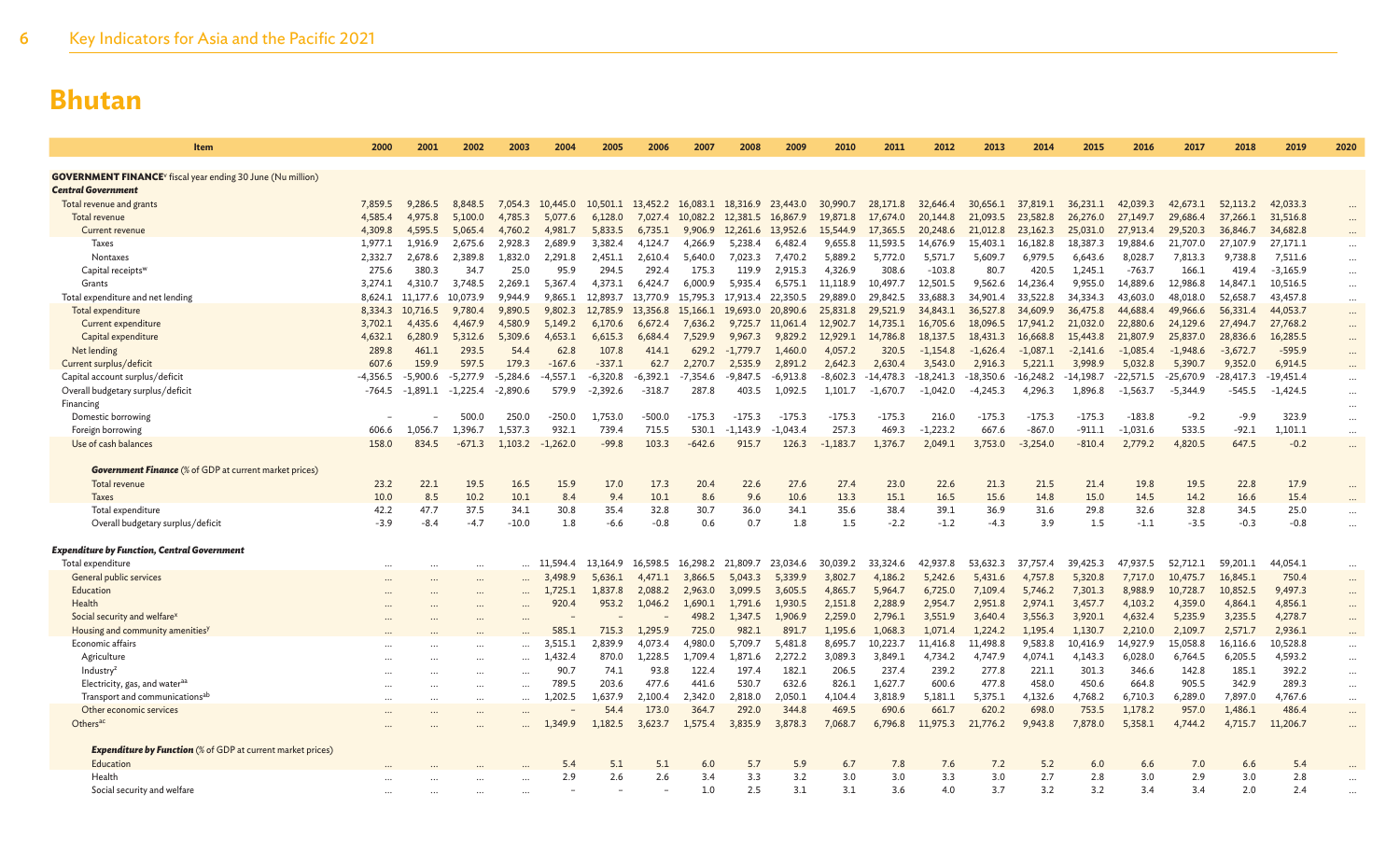| Item                                                                             | 2000        | 2001        | 2002        | 2003                  | 2004                     | 2005        | 2006                      | 2007       | 2008              | 2009        | 2010        | 2011        | 2012                  | 2013        | 2014                    | 2015        | 2016        | 2017        | 2018         | 2019        | 2020         |
|----------------------------------------------------------------------------------|-------------|-------------|-------------|-----------------------|--------------------------|-------------|---------------------------|------------|-------------------|-------------|-------------|-------------|-----------------------|-------------|-------------------------|-------------|-------------|-------------|--------------|-------------|--------------|
|                                                                                  |             |             |             |                       |                          |             |                           |            |                   |             |             |             |                       |             |                         |             |             |             |              |             |              |
| <b>EXTERNAL TRADE</b> <sup>ad</sup> calendar year (Nu million)                   |             |             |             |                       |                          |             |                           |            |                   |             |             |             |                       |             |                         |             |             |             |              |             |              |
| Exports, fob                                                                     | 4,987.9     | 4.615.8     | 4,994.8     | 5,405.9               | 7,157.5                  |             | 9,457.1 13,959.8 25,333.8 |            | 43,443.7 24,343.0 |             | 24,480.1    | 30,160.1    | 30,997.4              | 29,931.5    | 32,876.6                | 35,982.2    | 32,789.3    | 36,872.0    | 39,231.7     | 42,951.6    | 47,057.0     |
| Imports, fob                                                                     | 8,075.2     | 8,675.0     | 9,790.2     |                       | 9,886.9   11,923.5       | 20,556.0    | 19,456.5 21,863.9         |            | 43,499.3          | 27,872.0    | 37,048.4    | 50,995.4    | 50,878.1              | 50,640.0    | 57,047.1                | 62,644.9    | 68,308.4    | 68,021.2    | 66,432.4     | 71,290.2    | 64,585.9     |
| Trade balance                                                                    | $-3,087.3$  | $-4,059.1$  | $-4,795.5$  | $-4,481.0$ $-4,766.0$ |                          | $-11,099.0$ | $-5,496.7$                | 3,469.8    | $-55.7$           | $-3,529.0$  | $-12,568.3$ |             | $-20,835.3 -19,880.6$ | $-20,708.5$ | $-24,170.5$ $-26,662.8$ |             | $-35,519.1$ | $-31,149.2$ | $-27,200.7$  | $-28,338.6$ | $-17,529.0$  |
|                                                                                  |             |             |             |                       |                          |             |                           |            |                   |             |             |             |                       |             |                         |             |             |             |              |             |              |
| <b>External Trade</b> (% annual change)                                          |             |             |             |                       |                          |             |                           |            |                   |             |             |             |                       |             |                         |             |             |             |              |             |              |
| Exports                                                                          | $-7.5$      | -7.5        | 8.2         | 8.2                   | 32.4                     | 32.1        | 47.6                      | 81.5       | 71.5              | $-44.0$     | 0.6         | 23.2        | 2.8                   | $-3.4$      | 9.8                     | 9.4         | $-8.9$      | 12.5        | 6.4          | 9.5         | 9.6          |
| Imports                                                                          | 7.4         | 7.4         | 12.9        | 1.0                   | 20.6                     | 72.4        | $-5.3$                    | 12.4       | 99.0              | $-35.9$     | 32.9        | 37.6        | $-0.2$                | $-0.5$      | 12.7                    | 9.8         | 9.0         | $-0.4$      | $-2.3$       | 7.3         | $-9.4$       |
| <b>Direction of Trade</b> calendar year (\$ million)                             |             |             |             |                       |                          |             |                           |            |                   |             |             |             |                       |             |                         |             |             |             |              |             |              |
| Exports, total                                                                   | 14.6        | 20.4        | 17.0        | 15.5                  | 43.5                     | 258.7       | 414.3                     | 675.7      | 522.2             | 496.4       | 414.0       | 453.5       | 532.0                 | 435.1       | 448.4                   | 550.0       | 497.3       | 473.4       | 547.3        | 527.5       | 453.2        |
| 1. India                                                                         | 8.6         | 13.7        | 10.7        | 8.7                   | 33.9                     | 226.2       | 319.4                     | 550.2      | 495.8             | 463.6       | 340.8       | 343.0       | 497.7                 | 397.6       | 408.2                   | 494.4       | 468.8       | 444.5       | 504.7        | 497.7       | 433.6        |
| 2. Bangladesh                                                                    | 0.5         | 0.8         | 0.6         | 0.5                   | 1.9                      | 12.7        | 10.4                      | 11.4       | 14.6              | 15.7        | 19.8        | 26.4        | 21.9                  | 23.2        | 23.1                    | 20.9        | 19.9        | 9.6         | 10.9         | 15.2        | 9.1          |
| 3. Netherlands                                                                   | 0.1         | 0.1         | 0.1         | 0.0                   | 0.0                      | 0.0         | 0.0                       | 0.0        | 0.0               | 0.0         | 0.0         | 0.1         | 1.3                   | 2.8         | 0.8                     | 6.3         | 1.6         | 6.6         | 13.8         | 3.9         | 0.9          |
| 4. Italy                                                                         | $\cdots$    | 0.0         | $\cdots$    | 0.0                   | $\overline{\phantom{a}}$ | 0.0         | 0.0                       | 0.1        | 0.0               | 0.0         | 0.3         | 2.6         | 2.3                   | 2.2         | 5.3                     | 2.7         | 0.1         | 2.9         | 7.4          | 4.1         | 3.6          |
| 5. Nepal                                                                         | 0.4         | 0.4         | 0.4         | 0.4                   | 0.4                      | 1.0         | 1.3                       | 1.3        | 4.5               | 1.8         | 0.9         | 1.6         | 2.0                   | 2.0         | 2.0                     | 2.0         | 2.0         | 2.0         | 2.0          | 2.0         | 2.0          |
| 6. Germany                                                                       | 0.0         | 0.0         | 0.0         | 0.0                   | 0.0                      | 0.0         | 0.0                       | 0.1        | 0.0               | 0.0         | 0.0         | 1.8         | 0.6                   | 2.8         | 4.4                     | 20.1        | 0.7         | 2.1         | 3.4          | 0.6         | 0.1          |
| 7. Japan                                                                         | 0.0         | 0.1         | 0.0         | 0.1                   | 3.1                      | 0.2         | 0.2                       | 0.5        | 1.5               | 0.1         | 2.9         | 2.8         | 2.1                   | 2.1         | 0.6                     | 0.1         | 0.9         | 1.2         | 0.9          | 0.6         | 1.4          |
| 8. Singapore                                                                     | 1.7         | 1.7         | 1.7         | 1.7                   | 1.7                      | 1.7         | 12.9                      | 16.6       | 0.3               | 0.2         | 0.4         | 0.3         | 0.4                   | 0.3         | 0.5                     | 0.1         | 0.1         | 0.8         | 1.1          | 1.2         | 0.7          |
| 9. United States                                                                 | 0.1         | 0.1         | 0.1         | 0.1                   | 0.0                      | 0.1         | 0.0                       | 0.4        | 0.3               | 0.2         | 0.2         | 0.1         | 0.2                   | 0.2         | 0.1                     | 1.2         | 1.4         | 0.4         | 0.3          | 0.2         | 0.2          |
| 10. Malaysia                                                                     | 0.0         | 0.1         | 0.0         | 0.1                   | 0.0                      | 0.0         | 0.0                       | 0.0        | 0.0               | 0.0         | 0.0         | 0.0         | 0.2                   | 0.3         | 0.3                     | 0.3         | 0.3         | 0.4         | 0.6          | 0.3         | 0.3          |
|                                                                                  |             |             |             |                       |                          |             |                           |            |                   |             |             |             |                       |             |                         |             |             |             |              |             |              |
| Imports, total                                                                   | 167.8       | 210.7       | 219.7       | 249.6                 | 1,202.0                  | 387.2       | 418.9                     | 499.8      | 543.4             | 530.0       | 854.4       | 1,052.0     | 993.1                 | 1,235.4     | 1.250.7                 | 1,730.8     | 1,703.8     | 1,680.3     | 2,592.6      | 2,657.5     | 2,451.5      |
| 1. India                                                                         | 74.8        | 111.7       | 120.5       | 138.0                 | 948.9                    | 290.7       | 287.6                     | 365.4      | 401.8             | 412.1       | 640.8       | 760.2       | 781.5                 | 1.041.9     | 1,075.9                 | 1.484.5     | 1,537.5     | 1,496.3     | 2,345.4      | 2,490.8     | 2,230.7      |
| 2. Singapore                                                                     | 10.2        | 10.2        | 10.2        | 10.2                  | 10.2                     | 10.2        | 11.4                      | 23.6       | 21.3              | 15.4        | 19.7        | 39.8        | 14.6                  | 27.8        | 24.0                    | 29.7        | 32.5        | 24.8        | 27.0         | 24.3        | 27.3         |
| 3. Korea, Republic of                                                            | 3.3         | 4.9         | 5.0         | 4.9                   | 19.9                     | 5.8         | 10.1                      | 7.9        | 6.6               | 7.9         | 43.8        | 63.0        | 31.0                  | 13.0        | 8.9                     | 18.7        | 13.3        | 44.4        | 17.8         | 7.7         | 46.6<br>20.6 |
| 4. Thailand                                                                      | 20.2        | 19.7        | 18.7        | 16.6                  | 12.2                     | 6.3         | 5.7                       | 4.6        | 9.5               | 7.2         | 21.6        | 26.4        | 13.8                  | 14.7        | 17.8                    | 19.3        | 20.0        | 20.3        | 20.5         | 20.6        |              |
| 5. United States                                                                 | 0.5<br>20.4 | 0.4<br>20.1 | 0.5<br>19.1 | 0.6<br>20.5           | 1.3<br>18.8              | 1.9<br>4.1  | 2.6<br>6.2                | 1.3<br>9.2 | 1.9<br>19.6       | 2.1<br>10.1 | 3.4<br>13.4 | 2.7<br>19.0 | 3.6<br>24.8           | 3.4<br>27.7 | 3.5<br>17.6             | 3.8<br>15.8 | 2.9<br>8.1  | 3.7<br>9.9  | 81.0<br>20.4 | 4.1<br>17.2 | 4.1<br>25.6  |
| 6. China, People's Republic of                                                   | 5.9         | 11.5        | 15.7        | 14.5                  | 29.7                     | 14.7        | 8.7                       | 9.2        | 25.5              | 11.5        | 18.5        | 33.2        | 23.5                  | 16.2        | 36.9                    | 28.9        | 18.9        | 10.2        | 14.8         | 10.7        | 5.8          |
| 7. Japan<br>8. Austria                                                           | 5.3         | 1.7         | 2.0         | 4.9                   | 11.3                     | 1.0         | 0.9                       | 0.6        | 0.6               | 2.7         | 1.7         | 7.5         | 17.6                  | 16.7        | 6.8                     | 6.5         | 6.4         | 9.2         | 6.7          | 7.0         | 6.8          |
| 9. Nepal                                                                         | 2.1         | 3.0         | 3.0         | 2.9                   | 10.3                     | 2.3         | 3.8                       | 2.4        | 3.0               | 7.6         | 12.8        | 3.0         | 8.7                   | 8.5         | 7.8                     | 6.9         | 6.8         | 7.5         | 7.2          | 7.1         | 6.3          |
| 10. Germany                                                                      | 0.9         | 2.5         | 2.3         | 1.3                   | 79.9                     | 4.6         | 4.4                       | 2.8        | 6.6               | 4.6         | 7.9         | 13.8        | 4.2                   | 3.1         | 5.2                     | 65.1        | 5.7         | 2.7         | 2.3          | 6.2         | 8.9          |
|                                                                                  |             |             |             |                       |                          |             |                           |            |                   |             |             |             |                       |             |                         |             |             |             |              |             |              |
| <b>BALANCE OF PAYMENTS</b> <sup>ae</sup> fiscal year ending 30 June (\$ million) |             |             |             |                       |                          |             |                           |            |                   |             |             |             |                       |             |                         |             |             |             |              |             |              |
| Current account balance                                                          | $-42.3$     | $-42.7$     | $-80.8$     | $-137.6$              | $-121.5$                 | $-235.1$    | $-37.9$                   | 83.9       | $-111.1$          | $-76.0$     | $-318.6$    | $-516.9$    | $-388.5$              | $-462.8$    | $-483.5$                | $-550.8$    | $-624.7$    | $-547.6$    | $-478.7$     | $-502.0$    | $-300.0$     |
| Balance on goods                                                                 | $-70.7$     | $-87.5$     | $-99.5$     | $-93.5$               | $-105.0$                 | $-248.8$    | $-122.9$                  | 78.5       | $-45.5$           | $-73.9$     | $-269.4$    | $-459.6$    | $-395.5$              | $-370.7$    | $-386.6$                | $-429.7$    | $-535.6$    | $-471.9$    | $-429.5$     | $-401.5$    | $-241.3$     |
| Exports                                                                          | 114.3       | 99.5        | 103.6       | 112.8                 | 157.6                    | 212.0       | 312.0                     | 573.3      | 598.8             | 509.5       | 524.7       | 665.3       | 616.6                 | 545.6       | 534.8                   | 579.9       | 494.4       | 555.0       | 602.7        | 608.6       | 647.9        |
| Imports                                                                          | 185.0       | 187.0       | 203.1       | 206.3                 | 262.6                    | 460.8       | 434.9                     | 494.8      | 644.3             | 583.4       | 794.1       | 1,124.9     | 1,012.1               | 916.3       | 921.4                   | 1,009.6     | 1,030.0     | 1,027.0     | 1,032.2      | 1,010.1     | 889.2        |
| <b>Balance on services</b>                                                       | $-7.8$      | 0.4         | $-16.9$     | $-66.8$               | $-48.7$                  | $-39.3$     | $-12.8$                   | $-29.0$    | $-65.8$           | $-42.2$     | $-71.1$     | $-94.5$     | $-93.0$               | $-54.1$     | $-65.3$                 | $-69.4$     | $-61.5$     | $-52.9$     | $-39.8$      | $-50.5$     | $-70.3$      |
| Credit                                                                           | 19.9        | 24.2        | 22.5        | 20.4                  | 27.6                     | 42.5        | 51.7                      | 60.2       | 54.7              | 56.5        | 68.8        | 81.7        | 102.4                 | 123.4       | 124.4                   | 125.4       | 145.8       | 157.7       | 188.4        | 168.6       | 133.9        |
| Debit                                                                            | 27.7        | 23.7        | 39.4        | 87.2                  | 76.3                     | 81.8        | 64.5                      | 89.2       | 120.4             | 98.8        | 139.9       | 176.2       | 195.4                 | 177.5       | 189.7                   | 194.9       | 207.3       | 210.5       | 228.2        | 219.2       | 204.3        |
| Balance on primary income                                                        | $-3.9$      | 2.5         | $-4.9$      | $-11.4$               | $-16.3$                  | $-15.9$     | $-7.0$                    | $-0.3$     | $-34.7$           | $-32.7$     | $-71.5$     | $-99.7$     | $-114.4$              | $-165.6$    | $-127.9$                | $-133.0$    | $-171.7$    | $-197.9$    | $-212.0$     | $-220.9$    | $-158.5$     |
| Credit                                                                           | 13.9        | 17.3        | 10.9        | 11.7                  | 9.6                      | 12.0        | 18.2                      | 26.3       | 34.6              | 21.2        | 16.3        | 16.6        | 17.4                  | 17.6        | 19.4                    | 41.5        | 24.5        | 30.1        | 37.1         | 37.4        | 29.3         |
| Debit                                                                            | 17.8        | 14.8        | 15.8        | 23.1                  | 25.9                     | 27.9        | 25.2                      | 26.6       | 69.3              | 53.9        | 87.8        | 116.3       | 131.8                 | 183.2       | 147.3                   | 174.5       | 196.1       | 228.0       | 249.1        | 258.3       | 187.8        |
| Balance on secondary income <sup>a</sup>                                         | 40.1        | 41.8        | 40.5        | 34.0                  | 48.4                     | 68.9        | 104.7                     | 34.7       | 34.8              | 72.8        | 93.4        | 136.9       | 214.4                 | 127.6       | 96.2                    | 81.3        | 144.1       | 175.1       | 202.7        | 170.9       | 170.2        |
| Credit                                                                           | 84.8        | 83.3        | 87.6        | 86.5                  | 97.8                     | 123.1       | 163.5                     | 86.7       | 85.6              | 108.5       | 137.9       | 188.9       | 256.8                 | 158.3       | 119.3                   | 110.8       | 171.3       | 199.6       | 230.8        | 201.7       | 191.0        |
|                                                                                  |             |             |             |                       |                          |             |                           |            |                   |             |             |             |                       |             |                         |             |             |             |              |             |              |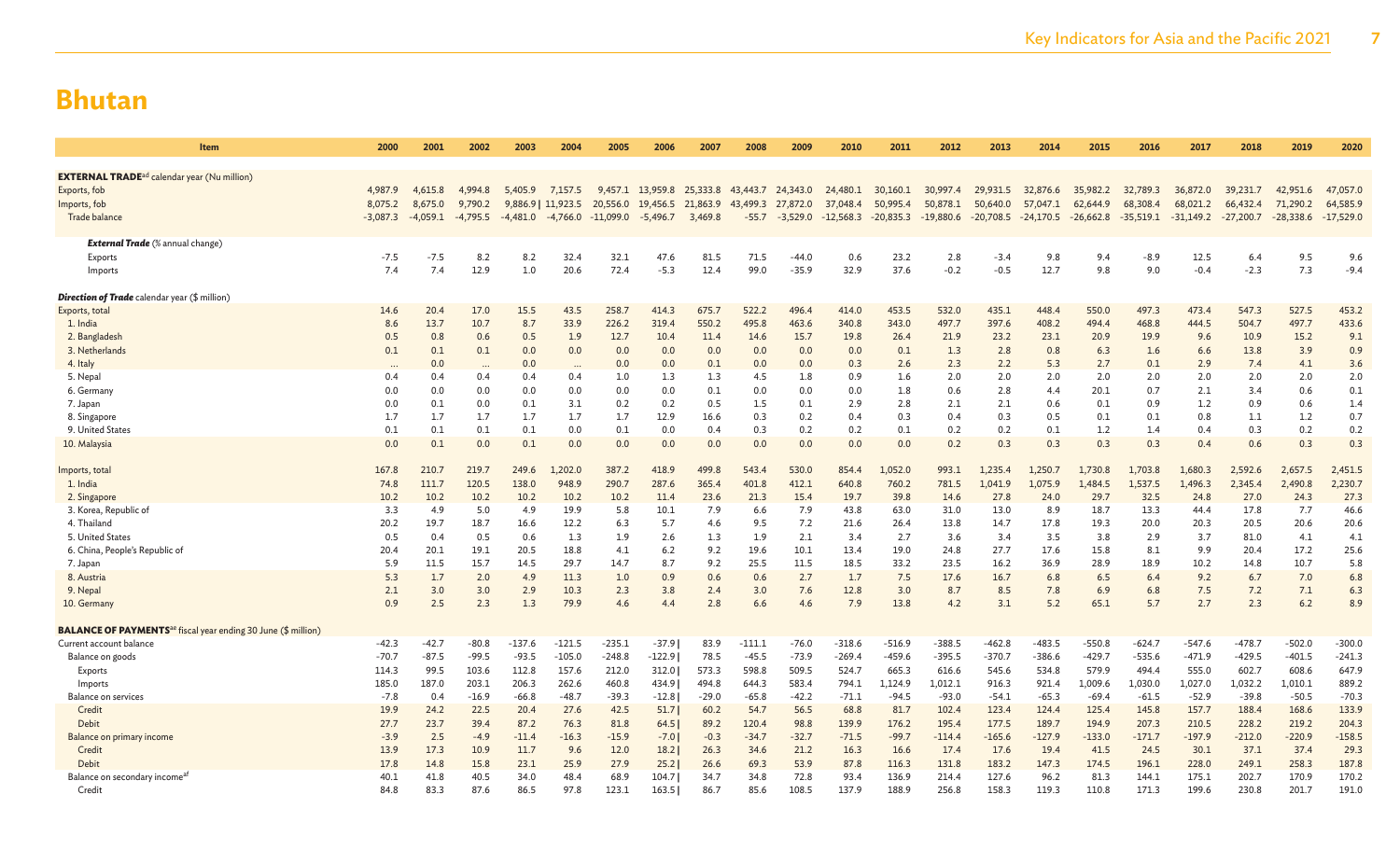| <b>Item</b>                                                    | 2000             | 2001         | 2002         | 2003          | 2004                 | 2005             | 2006             | 2007         | 2008         | 2009         | 2010          | 2011                  | 2012         | 2013          | 2014          | 2015          | 2016          | 2017                 | 2018          | 2019          | 2020          |
|----------------------------------------------------------------|------------------|--------------|--------------|---------------|----------------------|------------------|------------------|--------------|--------------|--------------|---------------|-----------------------|--------------|---------------|---------------|---------------|---------------|----------------------|---------------|---------------|---------------|
|                                                                |                  |              |              |               |                      |                  |                  |              |              |              |               |                       |              |               |               |               |               |                      |               |               |               |
| Debit                                                          | 44.7<br>66.7     | 41.5<br>43.2 | 47.1<br>52.1 | 52.5<br>129.7 | 49.4<br>111.7        | 54.3<br>102.8    | 58.7<br>39.1     | 52.1<br>73.1 | 50.8<br>83.3 | 35.7<br>68.4 | 44.6<br>149.7 | 52.0<br>167.9         | 42.3<br>94.6 | 30.8<br>263.6 | 23.1<br>275.0 | 29.5<br>225.3 | 27.2<br>191.0 | 24.5<br>186.5        | 28.1<br>182.6 | 30.7<br>124.2 | 20.8<br>142.8 |
| Capital account<br>Credit                                      | 66.7             | 43.2         | 52.1         | 129.7         | 111.7                | 102.8            | 39.1             | 73.1         | 83.3         | 68.4         | 149.7         | 167.9                 | 94.6         | 263.6         | 275.0         | 225.3         | 191.0         | 186.5                | 182.6         | 124.3         | 142.8         |
| Debit                                                          |                  |              |              |               |                      |                  |                  |              |              |              |               |                       |              |               |               |               |               |                      |               |               |               |
| Financial account <sup>ag</sup>                                | $\cdots$<br>41.1 | 49.8         | <br>61.1     | 96.9          | 82.1                 | $\ddots$<br>44.2 | $\cdots$<br>91.5 | $-137.8$     | $-23.2$      | $-96.6$      | $-191.5$      | $\ddotsc$<br>$-406.8$ | $-302.0$     | $-325.4$      | $-232.9$      | $-340.5$      | $-652.9$      | $\ddots$<br>$-236.7$ | <br>$-437.5$  | $-359.7$      | $-507.0$      |
| Direct investment                                              | $\cdots$         |              | 2.1          | 2.5           | 3.5                  | 9.0              | 6.1              | 145.1        | 3.1          | 18.1         | 74.3          | 31.1                  | 24.1         | 20.4          | 23.2          | 6.4           | 11.9          | $-24.7$              | 4.2           | 13.1          | $-2.8$        |
| Portfolio investment, net                                      | $\cdots$         | $\cdots$     | $\cdots$     | $\cdots$      | $\cdots$             | $\cdots$         | $\cdots$         |              | $\cdots$     | $\ddotsc$    | .             | $\cdots$              |              |               | $\cdots$      |               | $\cdots$      |                      | $\cdots$      | $-20.9$       | $\ddots$      |
| <b>Financial derivatives</b>                                   | $\cdots$         |              | $\cdots$     | $\ddots$      | $\cdots$             | $\cdots$         | $\cdots$         | $\ddotsc$    | $\cdots$     | $\ddotsc$    | $\ddots$      | $\cdots$              |              | $\ddots$      | $\cdots$      |               | $\ddots$      | $\cdots$             | $\cdots$      |               | $\ddots$      |
| Other investment                                               | 41.1             | 49.8         | 59.0         | 94.5          | 78.7                 | 35.2             | 85.4             | 7.2          | $-20.1$      | $-78.4$      | $-117.1$      | $-375.7$              | $-279.6$     | $-305.1$      | $-209.7$      | $-334.2$      | $-641.0$      | $-261.4$             | $-421.6$      | $-346.6$      | $-509.8$      |
| Net errors and omissions                                       | 36               | $-2$         | 45           | $-34$         | $-64$                | 67               | 24               | $-172$       | 22           | 49           | 72            | $-40$                 | $-189$       | 48            | 45            | $-24$         | $-29$         | 101                  | $-67$         | $-1$          | $-56$         |
| Overall balance                                                | 35.1             | 5.1          | 25.8         | 54.5          | 8.1                  | $-20.6$          | 116.4            | 122.7        | 17.1         | 137.6        | 94.5          | 17.6                  | $-180.4$     | 167.9         | 69.6          | $-9.2$        | 189.8         | $-23.6$              | 74.6          | $-22.8$       | 179.2         |
| Reserves and related items                                     | 35.1             | 5.1          | 25.8         | 54.5          | 8.1                  | $-20.6$          | 116.4            | 122.7        | 17.1         | 137.6        | 94.5          | 17.6                  | $-180.4$     | 167.9         | 69.6          | $-9.2$        | 189.8         | $-23.6$              | 74.6          | $-22.8$       | 179.2         |
| International investment position                              |                  |              |              |               |                      |                  | $\cdots$         | $-250.9$     | $-175.2$     | $-100.2$     | $-159.2$      | $-491.2$              | $-702.4$     | $-920.8$      | $-1,115.4$    | $-1,356.6$    | $-1,712.1$    | $-2,160.4$           | $-2,401.7$    | $-2,537.5$    | $-2,422.0$    |
| <b>Balance of Payments</b> (% of GDP at current market prices) |                  |              |              |               |                      |                  |                  |              |              |              |               |                       |              |               |               |               |               |                      |               |               |               |
| Exports                                                        | 25.3             | 20.5         | 19.1         | 18.7          | 25.1                 | 30.2             | 38.7             | 62.3         | 48.9         | 44.5         | 40.0          | 41.6                  | 36.5         | 30.7          | 31.2          | 30.1          | 25.5          | 25.4                 | 24.6          | 25.7          | 26.4          |
| Imports                                                        | 40.9             | 38.6         | 37.5         | 34.1          | 41.9                 | 65.7             | 53.9             | 53.8         | 52.6         | 50.9         | 60.5          | 70.3                  | 59.9         | 51.6          | 53.7          | 52.4          | 53.1          | 47.0                 | 42.1          | 42.6          | 36.2          |
| Balance on goods                                               | $-15.6$          | $-18.1$      | $-18.4$      | $-15.5$       | $-16.7$              | $-35.5$          | $-15.2$          | 8.5          | $-3.7$       | $-6.5$       | $-20.5$       | $-28.7$               | $-23.4$      | $-20.9$       | $-22.6$       | $-22.3$       | $-27.6$       | $-21.6$              | $-17.5$       | $-16.9$       | $-9.8$        |
| Current account balance                                        | $-9.4$           | $-8.8$       | $-14.9$      | $-22.8$       | $-19.4$              | $-33.5$          | $-4.7$           | 9.1          | $-9.1$       | $-6.6$       | $-24.3$       | $-32.3$               | $-23.0$      | $-26.1$       | $-28.2$       | $-28.6$       | $-32.2$       | $-25.1$              | $-19.5$       | $-21.2$       | $-12.2$       |
| Overall balance                                                | 7.8              | 1.1          | 4.8          | 9.0           | 1.3                  | $-2.9$           | 14.4             | 13.3         | 1.4          | 12.0         | 7.2           | 1.1                   | $-10.7$      | 9.5           | 4.1           | $-0.5$        | 9.8           | $-1.1$               | 3.0           | $-8.2$        | 12.0          |
|                                                                |                  |              |              |               |                      |                  |                  |              |              |              |               |                       |              |               |               |               |               |                      |               |               |               |
| <b>INTERNATIONAL RESERVES</b> as of end of period (\$ million) |                  |              |              |               |                      |                  |                  |              |              |              |               |                       |              |               |               |               |               |                      |               |               |               |
| Total                                                          | 317.6            | 323.4        | 354.9        | 366.6         | 398.6                | 467.4            | 545.3            | 699.0        | 764.8        | 890.9        | 1,002.1       | 789.6                 | 954.7        | 991.3         | 1,245.1       | 1,103.2       | 1,127.3       | 1,206.2              | 987.2         | 1,238.3       | 1,510.3       |
| Gold, national valuation                                       | $\cdots$         |              |              |               | $\ddotsc$            | $\cdots$         | $\cdots$         |              |              |              | $\cdot \cdot$ | $\cdots$              |              |               |               |               |               | $\cdots$             |               | 10.0          | 3.8           |
| Foreign exchange                                               | 316.1            | 321.8        | 353.2        | 364.7         | 396.6                | 465.5            | 543.3            | 696.8        | 762.6        | 879.2        | 990.7         | 778.2                 | 943.2        | 979.8         | 1,234.3       | 1,092.9       | 1,113.1       | 1,191.2              | 972.5         | 1,213.6       | 1,491.2       |
| Reserve position in the IMF<br>SDRs                            | 1.3<br>0.2       | 1.3<br>0.3   | 1.4<br>0.3   | 1.5<br>0.4    | 1.6<br>0.4           | 1.5<br>0.4       | 1.5<br>0.5       | 1.6<br>0.6   | 1.6<br>0.7   | 1.6<br>10.1  | 1.6<br>9.9    | 1.6<br>9.9            | 1.6<br>9.9   | 1.6<br>9.9    | 1.5<br>9.3    | 1.4<br>8.9    | 6.1<br>8.1    | 6.5<br>8.6           | 6.3<br>8.4    | 6.3<br>8.4    | 6.5<br>8.8    |
|                                                                |                  |              |              |               |                      |                  |                  |              |              |              |               |                       |              |               |               |               |               |                      |               |               |               |
| <b>EXCHANGE RATES (Nu-\$)</b>                                  |                  |              |              |               |                      |                  |                  |              |              |              |               |                       |              |               |               |               |               |                      |               |               |               |
| End of period                                                  | 46.8             | 48.2         | 48.0         | 45.6          | 43.6                 | 45.1             | 44.2             | 39.4         | 48.5         | 46.7         | 44.8          | 53.3                  | 54.8         | 61.9          | 63.3          | 66.3          | 68.0          | 63.9                 | 69.8          | 71.3          | 73.1          |
| Average of period                                              | 44.9             | 47.2         | 48.6         | 46.6          | 45.3                 | 44.1             | 45.3             | 41.3         | 43.5         | 48.4         | 45.7          | 46.7                  | 53.4         | 58.6          | 61.0          | 64.2          | 67.2          | 65.1                 | 68.4          | 70.4          | 74.1          |
| <b>EXTERNAL INDEBTEDNESS</b> as of end of year (\$ million)    |                  |              |              |               |                      |                  |                  |              |              |              |               |                       |              |               |               |               |               |                      |               |               |               |
| Total debt outstanding and disbursed                           | 211.6            | 272.7        | 386.0        | 493.6         | 601.3                | 656.6            | 721.1            | 801.2        | 693.1        | 786.5        | 934.6         | 1,070.5               | 1.449.6      | 1,528.2       | 1,841.2       | 2,011.1       | 2,289.7       | 2,607.9              | 2,552.0       | 2,703.3       |               |
| Long-term debt                                                 | 202.2            | 265.2        | 376.9        | 480.3         | 592.0                | 635.6            | 696.1            | 773.8        | 675.9        | 772.2        | 919.4         | 1.053.3               | 1,365.4      | 1,518.9       | 1,829.1       | 2,002.8       | 2,281.5       | 2,596.4              | 2,539.3       | 2,667.2       |               |
| Public and publicly guaranteed                                 | 202.2            | 265.2        | 376.9        | 480.3         | 592.0                | 635.6            | 696.1            | 773.8        | 675.9        | 772.2        | 919.4         | 1,043.4               | 1,357.7      | 1,513.8       | 1,827.2       | 1,945.1       | 2,221.2       | 2,540.8              | 2,484.2       | 2,616.3       | $\cdots$      |
| Private nonguaranteed                                          | $\cdots$         | $\ddotsc$    | $\cdots$     | $\ddotsc$     | $\ddot{\phantom{a}}$ | $\ddots$         | $\cdots$         | $\cdots$     | $\cdots$     | $\ddotsc$    | $\cdots$      | 9.9                   | 7.7          | 5.1           | 1.9           | 57.7          | 60.3          | 55.6                 | 55.1          | 50.9          | $\cdots$      |
| Short-term debt                                                | 1.5              | 0.0          | 1.0          | 4.4           | $\cdots$             | 12.5             | 16.0             | 18.0         | 8.0          | 5.0          | 6.0           | 8.0                   | 75.0         | $\ddots$      | 3.4           |               | 0.1           | 3.0                  | 4.3           | 27.8          | $\cdots$      |
| Use of IMF credit                                              | 7.8              | 7.5          | 8.1          | 8.9           | 9.3                  | 8.6              | 9.0              | 9.5          | 9.2          | 9.4          | 9.2           | 9.2                   | 9.2          | 9.2           | 8.7           | 8.3           | 8.1           | 8.5                  | 8.3           | 8.3           | $\ddotsc$     |
|                                                                |                  |              |              |               |                      |                  |                  |              |              |              |               |                       |              |               |               |               |               |                      |               |               |               |
| External debt (% of GNI)                                       | 49.9             | 59.1         | 75.3         | 83.6          | 90.2                 | 83.6             | 82.8             | 69.5         | 58.1         | 66.5         | 64.0          | 64.4                  | 88.4         | 93.6          | 103.9         | 108.1         | 116.0         | 116.6                | 114.6         | 117.5         | $\cdots$      |
| Total long-term debt (% of total debt)                         | 95.6             | 97.2         | 97.6         | 97.3          | 98.5                 | 96.8             | 96.5             | 96.6         | 97.5         | 98.2         | 98.4          | 98.4                  | 94.2         | 99.4          | 99.3          | 99.6          | 99.6          | 99.6                 | 99.5          | 98.7          |               |
| Short-term debt (% of total debt)                              | 0.7              | 0.0          | 0.3          | 0.9           |                      | 1.9              | 2.2              | 2.2          | 1.2          | 0.6          | 0.6           | 0.7                   | 5.2          | $\cdots$      | 0.2           | $\cdots$      | 0.0           | 0.1                  | 0.2           | 1.0           | $\ddotsc$     |
| Debt service (% of exports of goods and services)              |                  |              |              |               |                      |                  | 2.8              | 4.8          | 11.9         | 12.7         | 14.4          | 11.2                  | 18.3         | 11.3          | 12.2          | 17.2          | 16.6          | 11.1                 | 10.7          | 7.5           |               |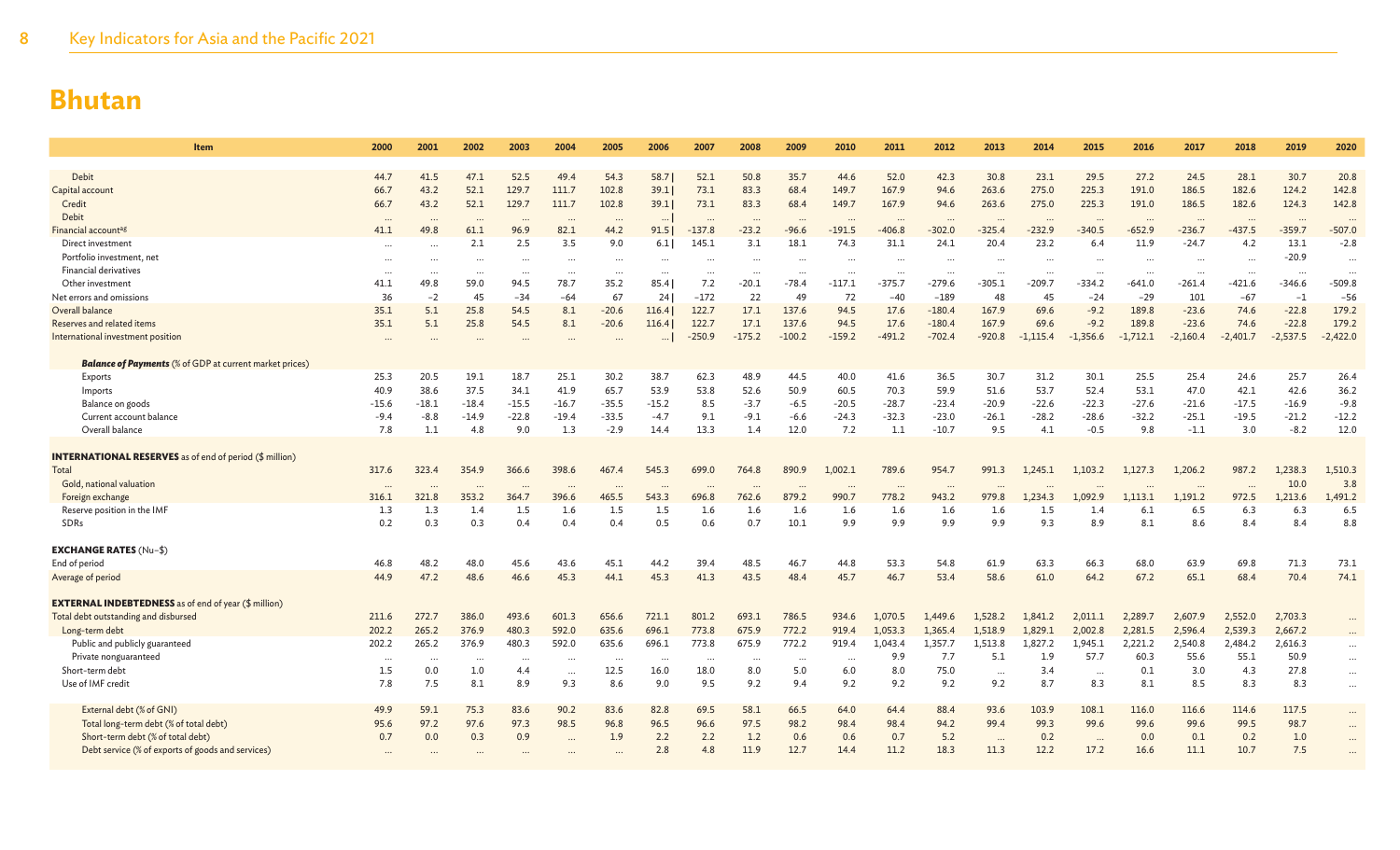| <b>Item</b>                                            | 2000 | 2001    | 2002    | 2003   | 2004    | 2005  | 2006 | 2007    | 2008     | 2009     | 2010  | 2011 | 2012 | 2013     | 2014 | 2015     | 2016 | 2017 | 2018 | 2019 | 2020     |
|--------------------------------------------------------|------|---------|---------|--------|---------|-------|------|---------|----------|----------|-------|------|------|----------|------|----------|------|------|------|------|----------|
|                                                        |      |         |         |        |         |       |      |         |          |          |       |      |      |          |      |          |      |      |      |      |          |
| Debt service transactions during the year (\$ million) |      |         |         |        |         |       |      |         |          |          |       |      |      |          |      |          |      |      |      |      |          |
| Principal repayments on long-term debt                 | 4.7  | 4.5     | 4.5     | 4.8    |         | 4.6   | 5.9  | 23.9    | 43.5     | 41.1     | 46.6  | 45.5 | 75.2 | 39.3     | 42.3 | 91.7     | 75.4 | 46.3 | 51.3 | 28.4 | 237.1    |
| Interest on long-term debt                             | 1.8  |         | 1.9     | 2.3    |         | 2.0   | 3.4  | 6.9     | 38.0     | 34.4     | 40.7  | 39.8 | 60.4 | 38.2     | 40.6 | 37.2     | 35.2 | 36.1 | 35.8 | 32.2 | 195.9    |
| Interest on short-term debt                            | 0.2  | $0.0\,$ | 0.0     |        |         | 0.2   | 1.0  | 1.0     | $\cdots$ | $\cdots$ | 0.1   | 0.1  | 1.1  | $\cdots$ | 0.0  | $\cdots$ | 0.0  | 0.1  | 0.2  | 0.8  | $\cdots$ |
|                                                        |      |         |         |        |         |       |      |         |          |          |       |      |      |          |      |          |      |      |      |      |          |
| Average terms of new commitments                       |      |         |         |        |         |       |      |         |          |          |       |      |      |          |      |          |      |      |      |      |          |
| Interest rate (% per annum)                            | 3.6  |         | 6.8     | 5.6    | 8.9     | 0.8   | 1.4  | 9.7     | 0.8      | 4.0      | 9.9   | 0.5  | 3.3  | 3.2      | 2.1  | 4.2      | 1.4  |      | 3.7  | 4.2  | $\cdots$ |
| Maturity (years)                                       | 32.1 | 31.5    | 23.1    | 28.5   | 21.7    | 28.6  | 32.0 | 19.0    | 38.9     | 19.7     | 22.4  | 31.3 | 18.7 | 18.5     | 26.6 | 24.1     | 31.9 | 24.4 | 31.3 | 26.3 | $\cdots$ |
| Grace period (years)                                   | 10.5 | 8.8     | 8.8     | 9.0    | 8.3     | $-11$ | 8.5  |         | 9.4      | 5.8      | 7.9   | 9.6  | 5.7  | 6.9      | 6.8  | 5.7      | 8.4  | 4.9  | 8.6  | 8.2  | $\cdots$ |
| Grant element (%)                                      | 18.2 | 46.7    | $-17.4$ | $-0.7$ | $-39.3$ | 42.7  | 43.6 | $-42.9$ | 56.3     | 11.9     | -51.1 | 54.1 | 18.4 | 20.6     | 32.8 | 15.1     | 43.5 | 29.2 | 19.9 | 9.6  | $\cdots$ |
|                                                        |      |         |         |        |         |       |      |         |          |          |       |      |      |          |      |          |      |      |      |      |          |

... = data not available; I = marks break in series; - = magnitude equals zero; 0.0 = magnitude is less than half of unit employed;  $\oint$  = United States dollars; cif = cost, insurance, and freight; fob = free on board;

GDP = gross domestic product; GNI = gross national income; IMF = International Monetary Fund; km<sup>2</sup> = square kilometer; kWh = kilowatt-hour; NPISHs = nonprofit institutions serving households; Nu = ngultrum; SDRs = special

- a Prior to 2005, data were estimated using the growth rate for 2005. For 2005 and 2017, data are from the census of population. For 2006-2016, data are population projections using 2005 census results as a base. For 2018-2 projections with 2017 census results as base. The population growth rate for 2017 is derived as 1.3% per annum from 2005 to 2017.
- b For 2000–2004, data are based on a survey conducted in 2000 by the Government of Bhutan's Ministry of Health. For 2005–2015, data are based on the Population and Housing Census of Bhutan, 2005. For 2017, data are based on the 2017 Population and Housing Census of Bhutan. For 2016 and 2018, data are based on the United Nations Economic and Social Commission for Asia and the Pacific Online Statistical Database.
- c For 2005 and 2017, data are from the census of population, while data for other years are from labor force surveys. Thus, data prior to and after the census years may not be directly comparable to the 2005 and 2017 figur
- d For 2004 and 2006, includes personal and household goods.
- e For 2001, 2003–2006, and 2009–2017, data refer to transportation and storage; and information and communication.
- f For 2001, 2003–2006, and 2009–2017, data for information and communication are combined with transportation and storage.
- g For 2004–2006, refers to financial intermediation.
- h For 2005 and 2017, included in the "others" category.
- i Includes professional, scientific, and technical activities; administrative and support service activities; public administration and defense; compulsory social security; human health and social work activities; educatio and recreation; other service activities; activities of households as employers; undifferentiated goods- and services-producing activities of households for own use; and activities of extraterritorial organizations and bod
- Data refer to transportation and storage; and information and communication.
- k Combined with transportation and storage.
- l Includes taxes less subsidies on production and imports.
- m Includes intellectual property products and software; details may not add up to reported total gross fixed capital formation.
- n Includes NPISHs.
- o Data were derived using the conversion factor of 1 metric ton = 0.6735 tonnes of oil equivalent.
- p Starting January 2003, a major reclassification was carried out in the accounts of all the economic sectors. Thus, data prior to 2003 cannot always be directly compared with the subsequent data.
- q In this context, the term "broad money liabilities" refers to broad money aggregate M2.
- r Refers to the net of other items.
- s For 2000-2001, actual values range from 5.0% to 7.0%; for 2012, from 4.5% to 5.0%; for 2013, from 5.0% to 5.5%; for 2014-2016, from 5.0% to 7.0%; for 2019-2020, from 5.0% to 5.75%.
- t Refers to rate for fixed deposits of 3 months to less than 1 year. For 2000-2001, actual values range from 7.0% to 8.0%; for 2010-2011, from 4.5% to 5.5%; for 2012, from 5.0% to 6.0%; for 2013, from 5.0% to 6.5%; for 201
- from 5.0% to 7.0%; for 2015–2016, from 4.0% to 7.0%; for 2017, from 5.0% to 7.0%; for 2018–2019, from 4.8% to 6.0%; and for 2020, from 3.0% to 6.0%.
- u For 2000-2001, refers to rate for fixed deposits of 1 year to less than 3 years, and actual values range from 9.0% to 10.0%. For 2010-2016, rate refers to fixed deposits of 1 year to less than 2 years. Accordingly for 20
- actual values range from 4.5% to 6.5%; for 2011, from 6.0% to 7.0%; for 2012, from 7.0% to 7.3%; for 2013-2014, from 7.0% to 7.5%; for 2012, from 6.5% to 7.5%; for 2010, from 6.0% to 7.8%; for 2012, from 5.9% to 9.1%.
- v For 2000–2019, figures are actual outcomes based on the audited annual financial statements.
- w Refers to capital revenue and other receipts that are not all capital in nature.
- x For 2015, includes law and order services; and cultural services.
- y For 2015, refers to urban, housing, and public amenities.
- z For 2015, refers to trade and industry.
- aa For 2015, refers to energy.
- ab For 2015, includes roads and communications.
- ac Refers to national debt services.
- ad From 2004 onward, imports from countries other than India were converted from cif to fob basis; 20% of imports were reclassified to freight and 1.1% to insurance services.
- ae For 2007 onward, figures follow the IMF's Balance of Payments and International Investment Position Manual (sixth edition).
- af For 2000–2006, refers to current transfers.
- ag For 2007 onward, figures exclude reserve assets.